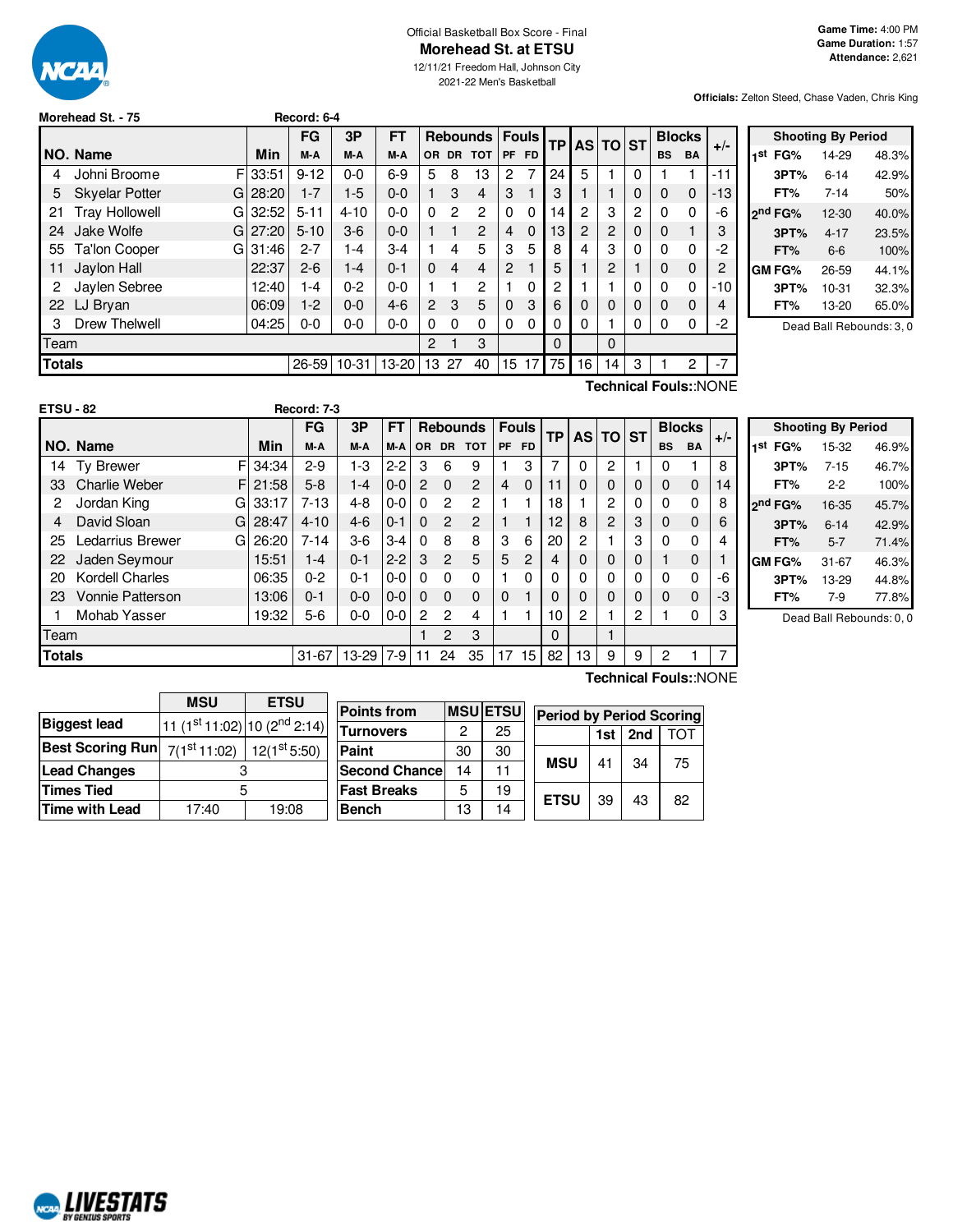

12/11/21 Freedom Hall, Johnson City 2021-22 Men's Basketball

**Officials:** Zelton Steed, Chase Vaden, Chris King

#### **Period 1**

| <b>Quarter Starters:</b> |                                                   |            |                |             |                                                                     |                                                          |
|--------------------------|---------------------------------------------------|------------|----------------|-------------|---------------------------------------------------------------------|----------------------------------------------------------|
| <b>ETSU</b>              | 2 King J                                          | 4 Sloan D  | 14 Brewer T    |             | 25 Brewer L                                                         | 33 Weber C                                               |
| <b>MSU</b>               | 4 Broome J                                        | 5 Potter S | 21 Hollowell T |             | 24 Wolfe J                                                          | 55 Cooper T                                              |
| <b>Game Time</b>         | <b>ETSU</b>                                       |            | <b>Score</b>   | <b>Diff</b> |                                                                     | <b>MSU</b>                                               |
| 20:00                    | 14 BREWER T jumpball lost                         |            |                |             | 4 BROOME J jumpball won                                             |                                                          |
| 19:45                    |                                                   |            | $0-3$          | -3          | 24 WOLFE J 3pt FG, jump shot made (3)                               |                                                          |
| 19:45                    |                                                   |            |                |             | 55 COOPER T assist (1)                                              |                                                          |
| 19:23                    | 33 WEBER C 3pt FG, jump shot missed               |            |                |             |                                                                     |                                                          |
| 19:19                    |                                                   |            |                |             | 55 COOPER T defensive rebound (1)                                   |                                                          |
| 19:15                    |                                                   |            |                |             | 21 HOLLOWELL T 3pt FG, jump shot missed                             |                                                          |
| 19:11                    | 14 BREWER T defensive rebound (1)                 |            |                |             |                                                                     |                                                          |
| 19:07                    | 25 BREWER L 3pt FG fast break, jump shot made (3) |            | $3-3$          | 0           |                                                                     |                                                          |
| 19:07                    | 4 SLOAN D assist (1)                              |            |                |             |                                                                     |                                                          |
| 18:49                    |                                                   |            | $3-5$          | $-2$        | 4 BROOME J 2pt FG in the paint, dunk, made (2)                      |                                                          |
| 18:49                    |                                                   |            |                |             | 21 HOLLOWELL T assist (1)                                           |                                                          |
| 18:28                    | 33 WEBER C 3pt FG, jump shot missed               |            |                |             |                                                                     |                                                          |
| 18:23                    |                                                   |            |                |             | 55 COOPER T defensive rebound (2)                                   |                                                          |
| 18:19<br>18:19           | 2 KING J foul shooting (1 - 1)                    |            | $3-6$          | -3          | 55 COOPER T foul drawn (1)<br>55 COOPER T free throw 1 - 2 made (1) |                                                          |
| 18:19                    |                                                   |            |                |             | 55 COOPER T free throw 2 - 2 missed                                 |                                                          |
| 18:18                    | 25 BREWER L defensive rebound (1)                 |            |                |             |                                                                     |                                                          |
| 18:04                    | 25 BREWER L 3pt FG, jump shot missed              |            |                |             |                                                                     |                                                          |
| 17:59                    |                                                   |            |                |             | 5 POTTER S defensive rebound (1)                                    |                                                          |
| 17:52                    |                                                   |            | $3-8$          | -5          | 4 BROOME J 2pt FG in the paint, layup made (4)                      |                                                          |
| 17:23                    | 25 BREWER L 3pt FG, jump shot made (6)            |            | $6-8$          | -2          |                                                                     |                                                          |
| 17:23                    | 4 SLOAN D assist (2)                              |            |                |             |                                                                     |                                                          |
| 17:00                    | 33 WEBER C foul shooting (1 - 2)                  |            |                |             | 4 BROOME J foul drawn (1)                                           |                                                          |
| 17:00                    |                                                   |            |                |             | 4 BROOME J free throw 1 - 2 missed                                  |                                                          |
| 17:00                    |                                                   |            |                |             | offensive dead ball rebound (1)                                     |                                                          |
| 17:00                    | 33 WEBER C substitution out                       |            |                |             |                                                                     |                                                          |
| 17:00                    | 22 SEYMOUR J substitution in                      |            |                |             |                                                                     |                                                          |
| 17:00                    |                                                   |            | $6-9$          | -3          | 4 BROOME J free throw 2 - 2 made (5)                                |                                                          |
| 16:46                    | 25 BREWER L foul drawn (1)                        |            |                |             | 4 BROOME J foul personal (1 - 1)                                    |                                                          |
| 16:46                    |                                                   |            |                |             | 21 HOLLOWELL T substitution out                                     |                                                          |
| 16:46                    |                                                   |            |                |             | 11 HALL J substitution in                                           |                                                          |
| 16:33                    | 25 BREWER L foul drawn (2)                        |            |                |             | 55 COOPER T foul shooting (1 - 2)                                   |                                                          |
| 16:33                    | 25 BREWER L free throw 1 - 2 made (7)             |            | 7-9            | -2          |                                                                     |                                                          |
| 16:33                    | 25 BREWER L free throw 2 - 2 made (8)             |            | 8-9            | $-1$        |                                                                     |                                                          |
| 16:10                    |                                                   |            |                |             | 11 HALL J 3pt FG, jump shot missed                                  |                                                          |
| 16:06                    | 22 SEYMOUR J defensive rebound (1)                |            |                |             |                                                                     |                                                          |
| 15:50                    | 4 SLOAN D 3pt FG, jump shot missed                |            |                |             |                                                                     |                                                          |
| 15:45                    |                                                   |            |                |             | 11 HALL J defensive rebound (1)                                     |                                                          |
| 15:30                    |                                                   |            |                |             | 5 POTTER S 3pt FG, jump shot missed                                 |                                                          |
| 15:27                    |                                                   |            |                |             | 4 BROOME J offensive rebound (1)                                    |                                                          |
| 15:27                    |                                                   |            | $8 - 11$       | $-3$        | (7)                                                                 | 4 BROOME J 2pt FG second chance in the paint, layup made |
| 15:27                    | 25 BREWER L foul shooting (1 - 3)                 |            |                |             | 4 BROOME J foul drawn (2)                                           |                                                          |

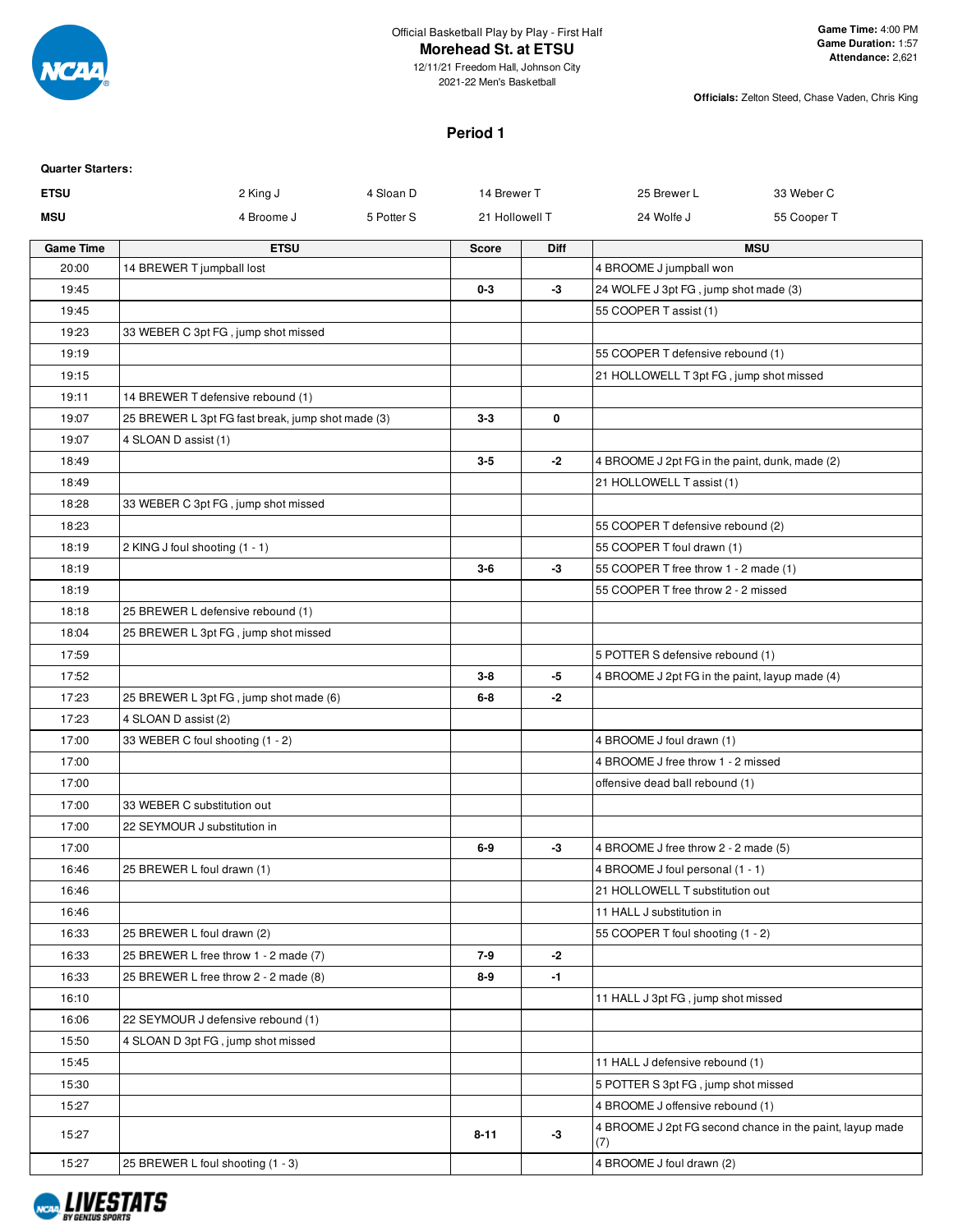

12/11/21 Freedom Hall, Johnson City 2021-22 Men's Basketball

| <b>Game Time</b> | <b>ETSU</b>                                              | <b>Score</b>  | <b>Diff</b> | <b>MSU</b>                                                 |
|------------------|----------------------------------------------------------|---------------|-------------|------------------------------------------------------------|
| 15:27            |                                                          | Timeout media |             |                                                            |
| 15:27            |                                                          |               |             | 24 WOLFE J substitution out                                |
| 15:27            |                                                          |               |             | 2 SEBREE J substitution in                                 |
| 15:27            |                                                          | $8 - 12$      | -4          | 4 BROOME J free throw 1 - 1 made (8)                       |
| 15:13            | 25 BREWER L 2pt FG in the paint, driving layup made (10) | $10 - 12$     | -2          |                                                            |
| 14:53            |                                                          | 10-15         | -5          | 11 HALL J 3pt FG, jump shot made (3)                       |
| 14:53            |                                                          |               |             | 55 COOPER T assist (2)                                     |
| 14:34            | 22 SEYMOUR J 3pt FG, jump shot missed                    |               |             |                                                            |
| 14:30            |                                                          |               |             | 5 POTTER S defensive rebound (2)                           |
| 14:19            |                                                          |               |             | 55 COOPER T 2pt FG in the paint, layup missed              |
| 14:18            |                                                          |               |             | 55 COOPER T offensive rebound (3)                          |
| 14:18            | 22 SEYMOUR J foul shooting (1 - 4)                       |               |             | 55 COOPER T foul drawn (2)                                 |
| 14:18            |                                                          | $10 - 16$     | -6          | 55 COOPER T free throw 1 - 2 made (2)                      |
| 14:18            | 2 KING J substitution out                                |               |             |                                                            |
| 14:18            | 14 BREWER T substitution out                             |               |             |                                                            |
| 14:18            | 22 SEYMOUR J substitution out                            |               |             |                                                            |
| 14:18            | 20 CHARLES K substitution in                             |               |             |                                                            |
| 14:18            | 23 PATTERSON V substitution in                           |               |             |                                                            |
| 14:18            | 33 WEBER C substitution in                               |               |             |                                                            |
| 14:18            |                                                          |               |             | 4 BROOME J substitution out                                |
| 14:18            |                                                          |               |             | 5 POTTER S substitution out                                |
| 14:18            |                                                          |               |             | 21 HOLLOWELL T substitution in                             |
| 14:18            |                                                          |               |             | 22 BRYAN L substitution in                                 |
| 14:18            |                                                          | $10 - 17$     | $-7$        | 55 COOPER T free throw 2 - 2 made (3)                      |
| 13:53            | 23 PATTERSON V 2pt FG in the paint, jump shot missed     |               |             |                                                            |
| 13:49            |                                                          |               |             | 22 BRYAN L defensive rebound (1)                           |
| 13:32            |                                                          |               |             | 2 SEBREE J 2pt FG outside the paint, jump shot missed      |
| 13:29            | 25 BREWER L defensive rebound (2)                        |               |             |                                                            |
| 13:27            | 23 PATTERSON V foul drawn (1)                            |               |             | 11 HALL J foul personal (1 - 3)                            |
| 13:27            | 4 SLOAN D substitution out                               |               |             |                                                            |
| 13:27            | 25 BREWER L substitution out                             |               |             |                                                            |
| 13:27            | 1 YASSER M substitution in                               |               |             |                                                            |
| 13:27            | 2 KING J substitution in                                 |               |             |                                                            |
| 13:14            | 2 KING J 3pt FG, jump shot made (3)                      | $13 - 17$     | -4          |                                                            |
| 12:52            |                                                          | 13-20         | $-7$        | 55 COOPER T 3pt FG, jump shot made (6)                     |
| 12:21            | 2 KING J 2pt FG in the paint, layup missed               |               |             |                                                            |
| 12:19            |                                                          |               |             | 2 SEBREE J defensive rebound (1)                           |
| 12:16            |                                                          |               |             | 11 HALL J 3pt FG, jump shot missed                         |
| 12:13            |                                                          |               |             | offensive rebound (10)                                     |
| 12:13            |                                                          |               |             | 2 SEBREE J substitution out                                |
| 12:13            |                                                          |               |             | 55 COOPER T substitution out                               |
| 12:13            |                                                          |               |             | 5 POTTER S substitution in                                 |
| 12:13            |                                                          |               |             | 24 WOLFE J substitution in                                 |
| 11:59            |                                                          |               |             | 22 BRYAN L 2pt FG second chance in the paint, layup missed |
| 11:58            |                                                          |               |             | 22 BRYAN L offensive rebound (2)                           |
| 11:58            | 33 WEBER C foul shooting (2 - 5)                         |               |             | 22 BRYAN L foul drawn (1)                                  |
| 11:58            |                                                          | Timeout media |             |                                                            |
| 11:58            | 33 WEBER C substitution out                              |               |             |                                                            |
| 11:58            | 14 BREWER T substitution in                              |               |             |                                                            |
|                  |                                                          |               |             |                                                            |

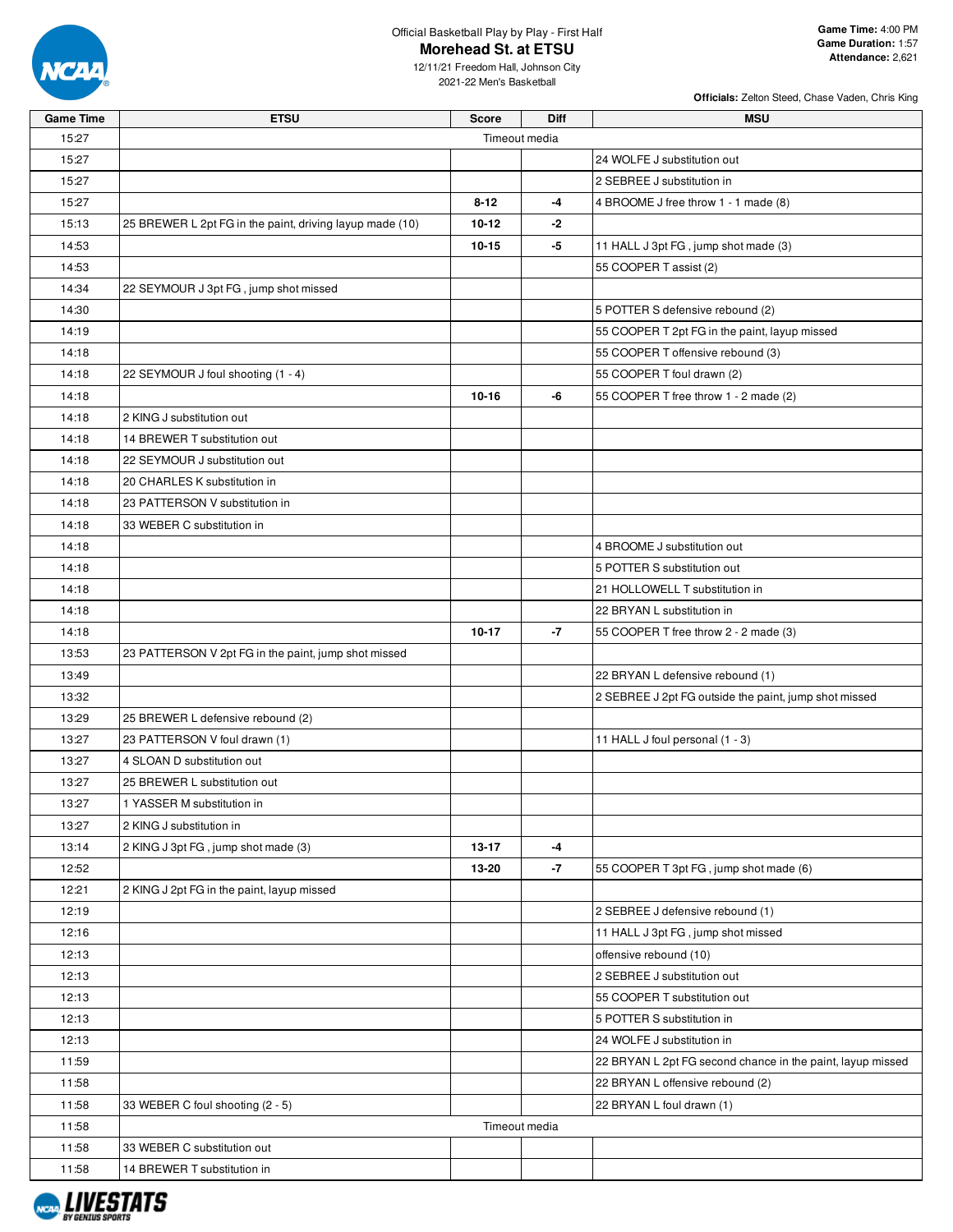

**Officials:** Zelton Steed, Chase Vaden, Chris King

12/11/21 Freedom Hall, Johnson City 2021-22 Men's Basketball

| <b>Game Time</b> | <b>ETSU</b>                                                                 | <b>Score</b> | Diff          | <b>MSU</b>                                                   |
|------------------|-----------------------------------------------------------------------------|--------------|---------------|--------------------------------------------------------------|
| 11:58            |                                                                             |              |               | 22 BRYAN L free throw 1 - 2 missed                           |
| 11:58            |                                                                             |              |               | offensive dead ball rebound (2)                              |
| 11:58            |                                                                             | 13-21        | -8            | 22 BRYAN L free throw 2 - 2 made (1)                         |
| 11:58            |                                                                             |              |               | 22 BRYAN L substitution out                                  |
| 11:58            |                                                                             |              |               | 4 BROOME J substitution in                                   |
| 11:47            | 1 YASSER M foul drawn (1)                                                   |              |               | 5 POTTER S foul personal (1 - 4)                             |
| 11:37            | 14 BREWER T 3pt FG, jump shot missed                                        |              |               |                                                              |
| 11:33            |                                                                             |              |               | 11 HALL J defensive rebound (2)                              |
| 11:25            |                                                                             |              |               | 4 BROOME J 2pt FG in the paint, jump shot blocked            |
| 11:25            | 1 YASSER M block (1)                                                        |              |               |                                                              |
| 11:19            | 14 BREWER T defensive rebound (2)                                           |              |               |                                                              |
| 11:17            | 20 CHARLES K substitution out                                               |              |               |                                                              |
| 11:17            | 22 SEYMOUR J substitution in                                                |              |               |                                                              |
| 11:11            | 14 BREWER T 2pt FG outside the paint, jump shot missed                      |              |               |                                                              |
| 11:07            |                                                                             |              |               | 5 POTTER S defensive rebound (3)                             |
| 11:02            |                                                                             | 13-24        | -11           | 5 POTTER S 3pt FG, jump shot made (3)                        |
| 11:02            |                                                                             |              |               | 24 WOLFE J assist (1)                                        |
| 10:40            | 2 KING J 3pt FG, jump shot made (6)                                         | 16-24        | -8            |                                                              |
| 10:40            | 1 YASSER M assist (1)                                                       |              |               |                                                              |
| 10:25            | 22 SEYMOUR J foul personal (2 - 6)                                          |              |               | 4 BROOME J foul drawn (3)                                    |
| 10:25            | 23 PATTERSON V substitution out                                             |              |               |                                                              |
| 10:25            | 4 SLOAN D substitution in                                                   |              |               |                                                              |
| 10:25            |                                                                             |              |               | 11 HALL J substitution out                                   |
| 10:25            |                                                                             |              |               | 55 COOPER T substitution in                                  |
| 10:17            |                                                                             | 16-26        | -10           | 24 WOLFE J 2pt FG in the paint, layup made (5)               |
| 10:17            |                                                                             |              |               | 4 BROOME J assist (1)                                        |
| 09:59            | 2 KING J foul drawn (1)                                                     |              |               | 55 COOPER T foul personal (2 - 5)                            |
| 09:59            |                                                                             |              |               | 55 COOPER T substitution out                                 |
| 09:59            |                                                                             |              |               | 11 HALL J substitution in                                    |
| 09:45            | 4 SLOAN D 2pt FG in the paint, jump shot missed                             |              |               |                                                              |
| 09:42            | 1 YASSER M offensive rebound (1)                                            |              |               |                                                              |
|                  | 1 YASSER M 2pt FG second chance in the paint, layup made                    |              |               |                                                              |
| 09:40            | (2)                                                                         | 18-26        | -8            |                                                              |
| 09:24            |                                                                             |              |               | 5 POTTER S 2pt FG in the paint, layup missed                 |
| 09:22            |                                                                             |              |               | 4 BROOME J offensive rebound (2)                             |
| 09:14            |                                                                             | 18-28        | -10           | 24 WOLFE J 2pt FG second chance in the paint, layup made (7) |
| 09:14            |                                                                             |              |               | 4 BROOME J assist (2)                                        |
| 08:53            | 14 BREWER T turnover bad pass (1)                                           |              |               | 11 HALL J steal (1)                                          |
| 08:39            | 14 BREWER T steal (1)                                                       |              |               | 21 HOLLOWELL T turnover bad pass (1)                         |
| 08:34            | 14 BREWER T 2pt FG fast break from turnover in the paint,<br>dunk, made (2) | 20-28        | -8            |                                                              |
| 08:05            |                                                                             |              |               | 24 WOLFE J 2pt FG in the paint, layup blocked                |
| 08:05            | 22 SEYMOUR J block (1)                                                      |              |               |                                                              |
| 08:01            | 2 KING J defensive rebound (1)                                              |              |               |                                                              |
| 07:59            | 2 KING J 2pt FG fast break outside the paint, pull up jump shot<br>made(8)  | 22-28        | -6            |                                                              |
| 07:58            |                                                                             |              |               | Timeout 30 Sec                                               |
| 07:58            |                                                                             |              | Timeout media |                                                              |
| 07:58            | 1 YASSER M substitution out                                                 |              |               |                                                              |
| 07:58            | 25 BREWER L substitution in                                                 |              |               |                                                              |

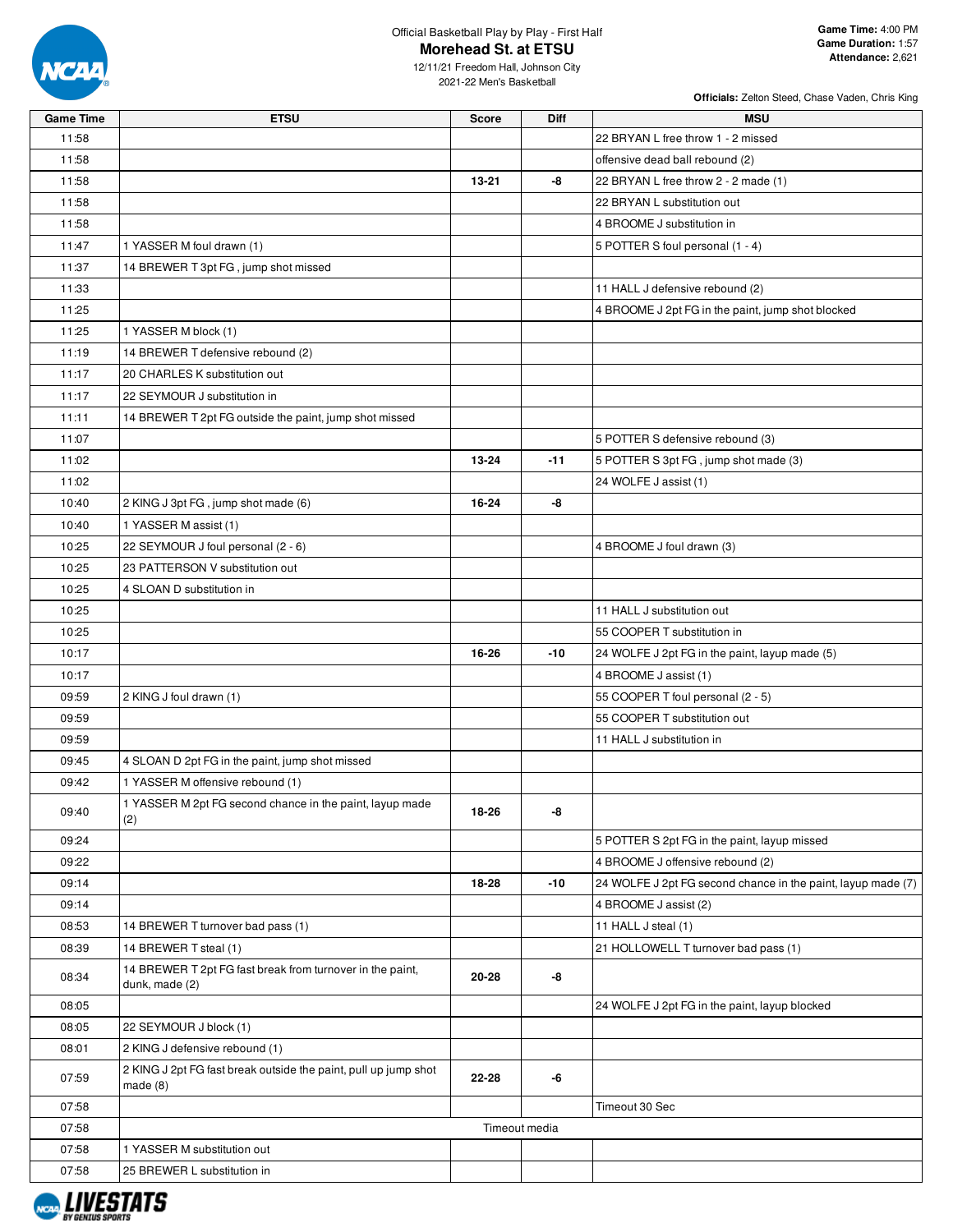

**Officials:** Zelton Steed, Chase Vaden, Chris King

12/11/21 Freedom Hall, Johnson City 2021-22 Men's Basketball

| <b>Game Time</b> | <b>ETSU</b>                                                             | <b>Score</b> | Diff         | <b>MSU</b>                                            |
|------------------|-------------------------------------------------------------------------|--------------|--------------|-------------------------------------------------------|
| 07:58            |                                                                         |              |              | 21 HOLLOWELL T substitution out                       |
| 07:58            |                                                                         |              |              | 24 WOLFE J substitution out                           |
| 07:58            |                                                                         |              |              | 2 SEBREE J substitution in                            |
| 07:58            |                                                                         |              |              | 55 COOPER T substitution in                           |
| 07:42            |                                                                         |              |              | 55 COOPER T 3pt FG, jump shot missed                  |
| 07:39            | defensive rebound (8)                                                   |              |              |                                                       |
| 07:21            | 2 KING J turnover bad pass (1)                                          |              |              |                                                       |
| 07:04            |                                                                         |              |              | 2 SEBREE J 3pt FG from turnover, jump shot missed     |
| 07:01            | 25 BREWER L defensive rebound (3)                                       |              |              |                                                       |
| 06:56            | 14 BREWER T 3pt FG fast break, jump shot made (5)                       | 25-28        | -3           |                                                       |
| 06:56            | 4 SLOAN D assist (3)                                                    |              |              |                                                       |
| 06:45            |                                                                         |              |              | 5 POTTER S 2pt FG in the paint, dunk, missed          |
| 06:41            | 14 BREWER T defensive rebound (3)                                       |              |              |                                                       |
| 06:36            | 25 BREWER L 2pt FG in the paint, layup missed                           |              |              |                                                       |
| 06:36            | 22 SEYMOUR J offensive rebound (2)                                      |              |              |                                                       |
| 06:36            | 22 SEYMOUR J foul drawn (1)                                             |              |              | 5 POTTER S foul personal (2 - 6)                      |
| 06:36            | 2 KING J substitution out                                               |              |              |                                                       |
| 06:36            | 1 YASSER M substitution in                                              |              |              |                                                       |
| 06:36            |                                                                         |              |              | 5 POTTER S substitution out                           |
| 06:36            |                                                                         |              |              | 21 HOLLOWELL T substitution in                        |
| 06:28            | 25 BREWER L 2pt FG second chance in the paint, hook shot<br>made $(12)$ | 27-28        | $-1$         |                                                       |
| 06:04            |                                                                         |              |              | 2 SEBREE J turnover travel (1)                        |
| 06:04            | 22 SEYMOUR J substitution out                                           |              |              |                                                       |
| 06:04            | 33 WEBER C substitution in                                              |              |              |                                                       |
| 06:04            |                                                                         |              |              | 55 COOPER T substitution out                          |
| 06:04            |                                                                         |              |              | 3 THELWELL D substitution in                          |
| 05:50            | 4 SLOAN D 3pt FG from turnover, step back jump shot made (3)            | 30-28        | $\mathbf{2}$ |                                                       |
| 05:39            | 4 SLOAN D steal (1)                                                     |              |              | 3 THELWELL D turnover bad pass (1)                    |
| 05:35            | 4 SLOAN D turnover bad pass (1)                                         |              |              | 21 HOLLOWELL T steal (1)                              |
| 05:27            |                                                                         |              |              | 21 HOLLOWELL T 3pt FG from turnover, jump shot missed |
| 05:24            | 1 YASSER M defensive rebound (2)                                        |              |              |                                                       |
| 05:18            | 25 BREWER L 3pt FG, jump shot missed                                    |              |              |                                                       |
| 05:14            |                                                                         |              |              | 21 HOLLOWELL T defensive rebound (1)                  |
| 05:03            | 33 WEBER C foul shooting (3 - 7)                                        |              |              | 4 BROOME J foul drawn (4)                             |
| 05:03            |                                                                         |              |              | 4 BROOME J free throw 1 - 2 missed                    |
| 05:03            |                                                                         |              |              | offensive dead ball rebound (3)                       |
| 05:03            | 33 WEBER C substitution out                                             |              |              |                                                       |
| 05:03            | 22 SEYMOUR J substitution in                                            |              |              |                                                       |
| 05:03            |                                                                         |              |              | 2 SEBREE J substitution out                           |
| 05:03            |                                                                         |              |              | 24 WOLFE J substitution in                            |
| 05:03            |                                                                         |              |              | 4 BROOME J free throw 2 - 2 missed                    |
| 05:02            | 25 BREWER L defensive rebound (4)                                       |              |              |                                                       |
| 04:49            | 4 SLOAN D 2pt FG outside the paint, jump shot missed                    |              |              |                                                       |
| 04:46            |                                                                         |              |              | 4 BROOME J defensive rebound (3)                      |
| 04:30            |                                                                         | 30-30        | 0            | 4 BROOME J 2pt FG in the paint, layup made (10)       |
| 04:04            | 25 BREWER L 2pt FG outside the paint, jump shot missed                  |              |              |                                                       |
| 04:02            |                                                                         |              |              | 4 BROOME J defensive rebound (4)                      |
| 03:48            |                                                                         | 30-33        | $-3$         | 21 HOLLOWELL T 3pt FG, jump shot made (3)             |

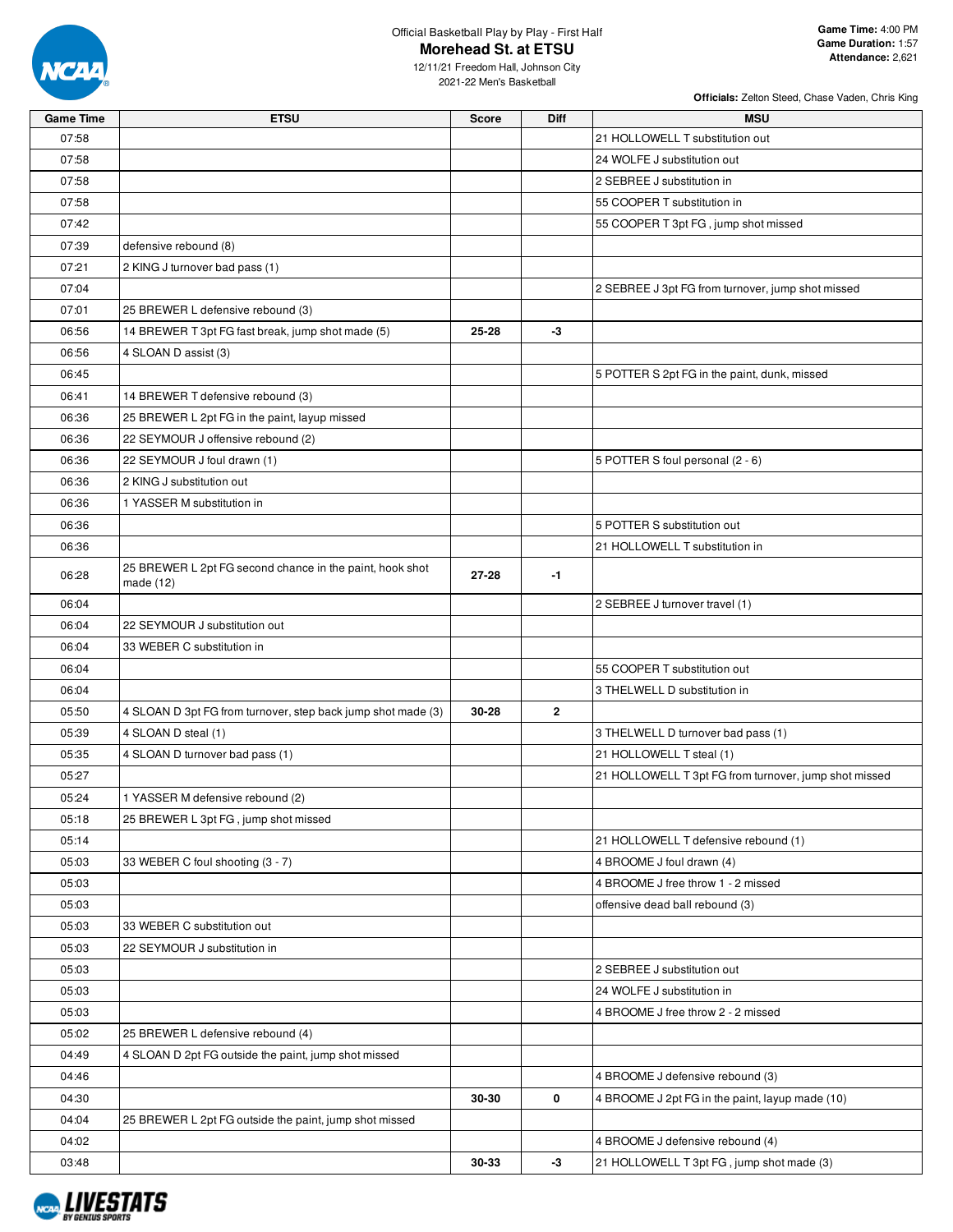

**Officials:** Zelton Steed, Chase Vaden, Chris King

12/11/21 Freedom Hall, Johnson City 2021-22 Men's Basketball

| <b>Game Time</b> | <b>ETSU</b>                                                                | <b>Score</b> | Diff          | <b>MSU</b>                                                                  |
|------------------|----------------------------------------------------------------------------|--------------|---------------|-----------------------------------------------------------------------------|
| 03:48            |                                                                            |              |               | 4 BROOME J assist (3)                                                       |
| 03:31            | 14 BREWER T 2pt FG outside the paint, jump shot missed                     |              |               |                                                                             |
| 03:27            |                                                                            |              |               | 4 BROOME J defensive rebound (5)                                            |
| 03:14            | 25 BREWER L foul personal (2 - 8)                                          |              |               | 11 HALL J foul drawn (1)                                                    |
| 03:14            |                                                                            |              | Timeout media |                                                                             |
| 03:14            | 4 SLOAN D substitution out                                                 |              |               |                                                                             |
| 03:14            | 14 BREWER T substitution out                                               |              |               |                                                                             |
| 03:14            | 25 BREWER L substitution out                                               |              |               |                                                                             |
| 03:14            | 2 KING J substitution in                                                   |              |               |                                                                             |
| 03:14            | 20 CHARLES K substitution in                                               |              |               |                                                                             |
| 03:14            | 23 PATTERSON V substitution in                                             |              |               |                                                                             |
| 03:14            |                                                                            |              |               | 3 THELWELL D substitution out                                               |
| 03:14            |                                                                            |              |               | 4 BROOME J substitution out                                                 |
| 03:14            |                                                                            |              |               | 22 BRYAN L substitution in                                                  |
| 03:14            |                                                                            |              |               | 55 COOPER T substitution in                                                 |
| 03:14            |                                                                            |              |               | 11 HALL J 1&1 free throw 1 missed                                           |
| 03:13            | 1 YASSER M defensive rebound (3)                                           |              |               |                                                                             |
| 02:55            | 1 YASSER M 2pt FG in the paint, driving layup made (4)                     | 32-33        | $-1$          |                                                                             |
| 02:41            |                                                                            | 32-36        | -4            | 24 WOLFE J 3pt FG, jump shot made (10)                                      |
| 02:41            |                                                                            |              |               | 11 HALL J assist (1)                                                        |
| 02:24            | 2 KING J 3pt FG, jump shot missed                                          |              |               |                                                                             |
| 02:21            |                                                                            |              |               | 22 BRYAN L defensive rebound (3)                                            |
| 02:02            |                                                                            | 32-38        | -6            | 22 BRYAN L 2pt FG in the paint, layup made (3)                              |
| 02:02            |                                                                            |              |               | 55 COOPER T assist (3)                                                      |
| 01:37            | 20 CHARLES K 2pt FG outside the paint, jump shot missed                    |              |               |                                                                             |
| 01:35            |                                                                            |              |               | 22 BRYAN L defensive rebound (4)                                            |
| 01:35            | 20 CHARLES K foul personal (1 - 9)                                         |              |               | 22 BRYAN L foul drawn (2)                                                   |
| 01:35            | 20 CHARLES K substitution out                                              |              |               |                                                                             |
| 01:35            | 14 BREWER T substitution in                                                |              |               |                                                                             |
| 01:35            |                                                                            |              |               | 11 HALL J substitution out                                                  |
| 01:35            |                                                                            |              |               | 55 COOPER T substitution out                                                |
| 01:35            |                                                                            |              |               | 3 THELWELL D substitution in                                                |
| 01:35            |                                                                            |              |               | 5 POTTER S substitution in                                                  |
| 01:35            |                                                                            | 32-39        | $-7$          | 22 BRYAN L 1&1 free throw 1 made (4)                                        |
| 01:35            |                                                                            |              |               | 22 BRYAN L 1&1 free throw 2 missed                                          |
| 01:32            |                                                                            |              |               | 24 WOLFE J offensive rebound (1)                                            |
| 01:32            |                                                                            |              |               | 24 WOLFE J turnover bad pass (1)                                            |
| 01:32            |                                                                            |              |               | 22 BRYAN L substitution out                                                 |
| 01:32            |                                                                            |              |               | 4 BROOME J substitution in                                                  |
|                  | 22 SEYMOUR J 2pt FG from turnover in the paint, layup made                 | 34-39        |               |                                                                             |
| 01:18            | (2)                                                                        |              | -5            |                                                                             |
| 00:52            |                                                                            |              |               | 24 WOLFE J 3pt FG, jump shot missed                                         |
| 00:47            |                                                                            |              |               | 5 POTTER S offensive rebound (4)                                            |
| 00:35            |                                                                            | 34-41        | $-7$          | 21 HOLLOWELL T 2pt FG second chance in the paint, driving<br>layup made (5) |
| 00:13            | 2 KING J 3pt FG, jump shot made (11)                                       | 37-41        | -4            |                                                                             |
| 00:13            | 1 YASSER M assist (2)                                                      |              |               |                                                                             |
| 00:05            | 1 YASSER M steal (1)                                                       |              |               | 21 HOLLOWELL T turnover lost ball (2)                                       |
| 00:00            | 1 YASSER M 2pt FG fast break from turnover in the paint, layup<br>made (6) | 39-41        | -2            |                                                                             |

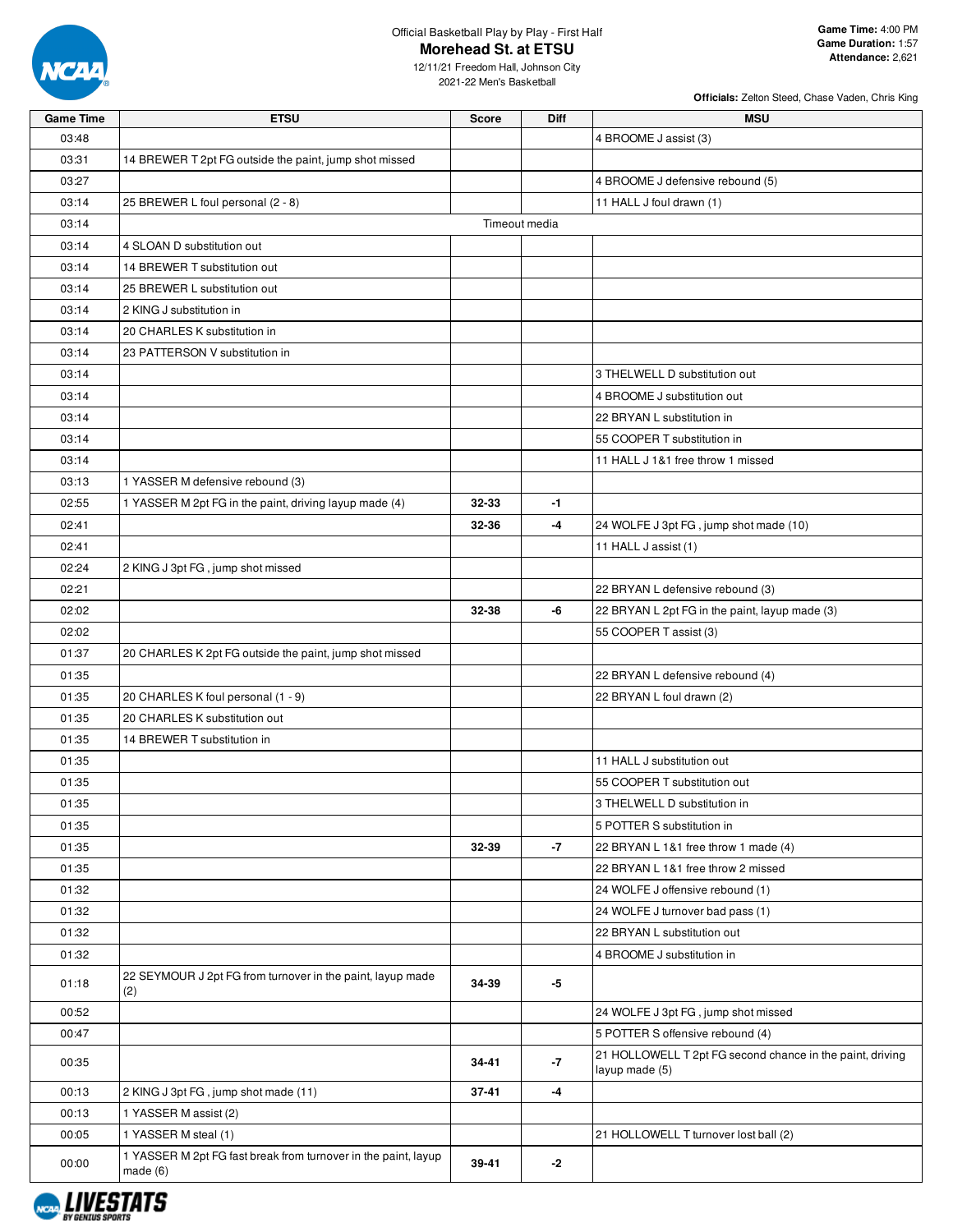Official Basketball Play by Play - First Half r - First Half **Ga**<br> **TSU** Ga<br>
son City<br>
all

# **Morehead St. at ETSU**

12/11/21 Freedom Hall, Johnson City 2021-22 Men's Basketba



| <b>Game Time</b>      | <b>ETSU</b> | <b>Score</b> | Diff | <b>MSU</b> |  |  |  |  |
|-----------------------|-------------|--------------|------|------------|--|--|--|--|
| <b>END OF PERIOD</b>  |             |              |      |            |  |  |  |  |
| <b>ETSU 39-41 MSU</b> |             |              |      |            |  |  |  |  |

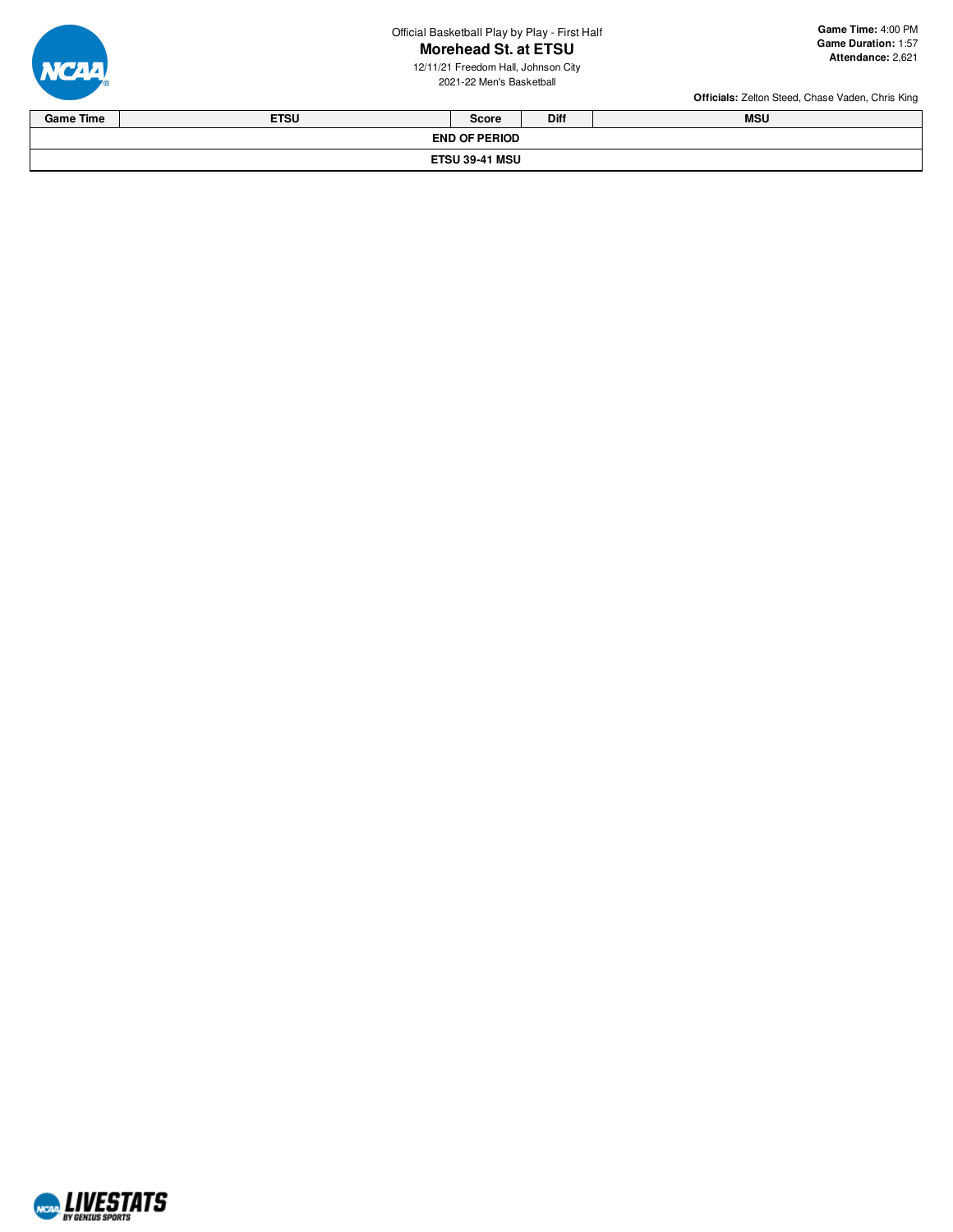

## Official Basketball Box Score - First Half **Morehead St. at ETSU**

12/11/21 Freedom Hall, Johnson City 2021-22 Men's Basketball

**Officials:** Zelton Steed, Chase Vaden, Chris King

## **Morehead St. - 41**

|               |                            |       | FG        | 3P       | FT       |          |                | <b>Rebounds</b> | <b>Fouls</b><br>ТP |              |          | AS TO ST |   |   | <b>Blocks</b> | $+/-$       |                |
|---------------|----------------------------|-------|-----------|----------|----------|----------|----------------|-----------------|--------------------|--------------|----------|----------|---|---|---------------|-------------|----------------|
|               | NO. Name                   | Min   | M-A       | M-A      | M-A      | OR.      |                | DR TOT          | <b>PF</b>          | FD.          |          |          |   |   | <b>BS</b>     | <b>BA</b>   |                |
| 4             | F<br>Johni Broome          | 15:58 | $4 - 5$   | $0-0$    | $2 - 5$  | 2        | 3              | 5               |                    | 4            | 10       | 3        | 0 | 0 | $\Omega$      |             | $-4$           |
| 5             | <b>Skyelar Potter</b><br>G | 12:54 | 1-4       | $1-2$    | $0 - 0$  |          | 3              | $\overline{4}$  | $\overline{2}$     | $\Omega$     | 3        | 0        | 0 | 0 | $\Omega$      | $\mathbf 0$ | $-2$           |
| 21            | <b>Tray Hollowell</b><br>G | 16:10 | $2 - 4$   | 1-3      | $0 - 0$  | 0        |                |                 | 0                  | 0            | 5        |          | 2 |   | 0             | $\Omega$    | 2              |
| 24            | Jake Wolfe<br>G            | 13:51 | $4-6$     | $2 - 3$  | $0 - 0$  |          | $\Omega$       |                 | $\Omega$           | 0            | 10       |          |   | 0 | $\Omega$      |             | 6              |
| 55            | <b>Ta'lon Cooper</b><br>G  | 11:46 | $1 - 3$   | 1-2      | $3 - 4$  |          | $\overline{c}$ | 3               | 2                  | $\mathbf{2}$ | 6        | 3        | 0 | 0 | $\Omega$      | 0           | 7              |
| 11            | Jaylon Hall                | 14:45 | $1-3$     | 1-3      | $0 - 1$  | $\Omega$ | $\overline{2}$ | $\overline{2}$  |                    |              | 3        |          | 0 |   | 0             | $\Omega$    |                |
| 2             | Jaylen Sebree              | 06:09 | $0 - 2$   | $0 - 1$  | $0 - 0$  | $\Omega$ |                |                 | 0                  | 0            | 0        | 0        |   | 0 | $\Omega$      | $\Omega$    | $-4$           |
| 22            | LJ Bryan                   | 04:02 | $1-2$     | $0-0$    | $2 - 4$  |          | 3              | 4               | $\Omega$           | 2            | 4        | 0        | 0 | 0 | $\Omega$      | $\Omega$    | 6              |
| 3             | <b>Drew Thelwell</b>       | 04:25 | $0 - 0$   | $0-0$    | $0 - 0$  | $\Omega$ | $\Omega$       | 0               | 0                  | 0            | $\Omega$ | 0        |   | 0 | $\Omega$      | 0           | $-2$           |
| Team          |                            |       |           |          |          |          | $\Omega$       |                 |                    |              | $\Omega$ |          | 0 |   |               |             |                |
| <b>Totals</b> |                            |       | $14 - 29$ | $6 - 14$ | $7 - 14$ |          | 15             | 22              | 6                  | 9            | 41       | 9        | 5 | 2 | $\Omega$      | 2           | $\overline{2}$ |

| <b>Shooting By Period</b> |          |       |  |  |  |  |  |  |
|---------------------------|----------|-------|--|--|--|--|--|--|
| 1st<br>FG%                | 14-29    | 48.3% |  |  |  |  |  |  |
| 3PT%                      | $6 - 14$ | 42.9% |  |  |  |  |  |  |
| FT%                       | $7 - 14$ | 50%   |  |  |  |  |  |  |
| <b>GM FG%</b>             | 14-29    | 48.3% |  |  |  |  |  |  |
| 3PT%                      | $6 - 14$ | 42.9% |  |  |  |  |  |  |
| FT%                       | $7 - 14$ | 50.0% |  |  |  |  |  |  |

Dead Ball Rebounds: 3, 0

**Technical Fouls:**:NONE

|               |                            |       | FG      | 3Р         | FT      |           |                | <b>Rebounds</b> |                | <b>Fouls</b>   | <b>TP</b> |                | ΤO       | <b>ST</b> |           | <b>Blocks</b> | $+/-$          |
|---------------|----------------------------|-------|---------|------------|---------|-----------|----------------|-----------------|----------------|----------------|-----------|----------------|----------|-----------|-----------|---------------|----------------|
|               | NO. Name                   | Min   | M-A     | M-A        | M-A     | <b>OR</b> | <b>DR</b>      | <b>TOT</b>      | PF             | FD.            |           | <b>AS</b>      |          |           | <b>BS</b> | <b>BA</b>     |                |
| 14            | F<br><b>Tv Brewer</b>      | 16:01 | $2 - 5$ | 1-2        | $0-0$   | 0         | 3              | 3               | 0              | $\Omega$       | 5         | 0              |          |           | 0         | 0             | $\overline{c}$ |
| 33            | <b>Charlie Weber</b><br>FI | 06:21 | $0 - 2$ | $0 - 2$    | $0 - 0$ | $\Omega$  | $\Omega$       | $\Omega$        | 3              | 0              |           | 0              | 0        | 0         | 0         | 0             | 0              |
| 2             | Jordan King<br>G           | 15:47 | $4-6$   | $3 - 4$    | $0-0$   | $\Omega$  |                |                 |                | 1              | 11        | 0              |          | 0         | 0         | 0             | -1             |
| 4             | David Sloan<br>Gl          | 13:44 | $1 - 4$ | $1-2$      | $0 - 0$ | $\Omega$  | $\Omega$       | $\Omega$        | $\Omega$       | $\Omega$       | 3         | 3              |          |           | 0         | $\mathbf 0$   | $-2$           |
| 25            | Ledarrius Brewer<br>G      | 11:17 | $4 - 8$ | $2 - 4$    | $2 - 2$ | $\Omega$  | 4              | 4               | $\overline{c}$ | $\overline{2}$ | 12        | 0              | 0        | 0         | 0         | 0             | -4             |
| 22            | Jaden Seymour              | 12:58 | $1-2$   | $0 - 1$    | $0 - 0$ |           |                | $\overline{2}$  | 2              |                | 2         | 0              | 0        | 0         |           | $\mathbf 0$   | $-1$           |
| 20            | <b>Kordell Charles</b>     | 04:40 | $0 - 1$ | $0 - 0$    | $0-0$   | $\Omega$  | 0              | $\mathbf{0}$    |                | 0              | 0         | 0              | $\Omega$ | 0         | 0         | 0             | -5             |
| 23            | <b>Vonnie Patterson</b>    | 07:07 | $0 - 1$ | $0 - 0$    | $0 - 0$ | $\Omega$  | $\Omega$       | 0               | 0              |                |           | 0              | $\Omega$ | 0         | 0         | 0             | -1             |
|               | Mohab Yasser               | 12:05 | $3-3$   | $0-0$      | $0-0$   |           | $\overline{c}$ | 3               | 0              |                | 6         | $\overline{2}$ | 0        |           |           | 0             | 2              |
| Team          |                            |       |         |            |         | $\Omega$  |                | 1               |                |                | $\Omega$  |                | $\Omega$ |           |           |               |                |
| <b>Totals</b> |                            |       | 15-32   | $7-15$ 2-2 |         | 2         | 12             | 14              | 9              | 6              | 39        | 5              | 3        | 3         | 2         | 0             | $-2$           |

|     | <b>Shooting By Period</b> |          |        |  |  |  |  |  |  |
|-----|---------------------------|----------|--------|--|--|--|--|--|--|
| 1st | FG%                       | 15-32    | 46.9%  |  |  |  |  |  |  |
|     | 3PT%                      | $7 - 15$ | 46.7%  |  |  |  |  |  |  |
|     | FT%                       | $2-2$    | 100%   |  |  |  |  |  |  |
|     | GM FG%                    | 15-32    | 46.9%  |  |  |  |  |  |  |
|     | 3PT%                      | $7 - 15$ | 46.7%  |  |  |  |  |  |  |
|     | FT%                       | $2 - 2$  | 100.0% |  |  |  |  |  |  |

Dead Ball Rebounds: 0, 0

|                                                             | <b>MSU</b>                      | <b>ETSU</b> | Pc |  |  |  |
|-------------------------------------------------------------|---------------------------------|-------------|----|--|--|--|
| <b>Biggest lead</b>                                         | 11 $(1st 11:02)$ 2 $(1st 5:50)$ |             | Γu |  |  |  |
| <b>Best Scoring Run</b> $7(1^{st}11:02)$ $ 12(1^{st}5:50) $ |                                 |             | Pa |  |  |  |
| <b>Lead Changes</b>                                         |                                 |             |    |  |  |  |
| <b>Times Tied</b>                                           |                                 |             |    |  |  |  |
| Time with Lead                                              | 17:25                           | 01:20       | Bε |  |  |  |

NCAL LIVESTATS

| <b>Points from</b>   |          | <b>MSULETSUL</b> | <b>Period by Period Scoring</b> |     |     |     |  |  |
|----------------------|----------|------------------|---------------------------------|-----|-----|-----|--|--|
| Turnovers            |          |                  |                                 | 1st | 2nd | TOT |  |  |
| Paint                | 16<br>14 |                  |                                 |     |     |     |  |  |
| <b>Second Chance</b> | 10       |                  | <b>MSU</b>                      | 41  | 34  | 75  |  |  |
| <b>Fast Breaks</b>   |          | 12               | <b>ETSU</b>                     | 39  |     | 82  |  |  |
| Bench                |          |                  |                                 |     | 43  |     |  |  |

**Technical Fouls:**:NONE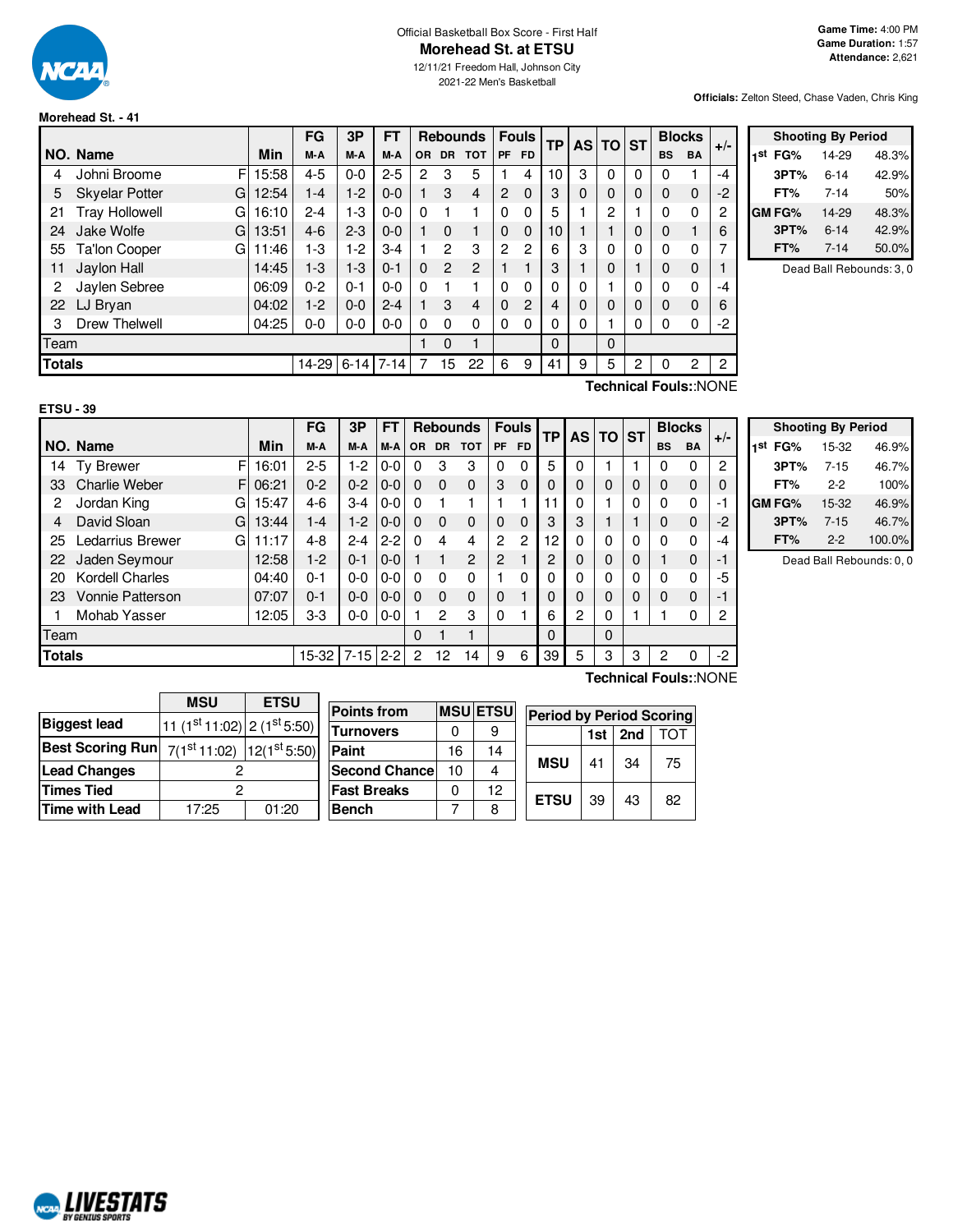

2021-22 Men's Basketball

**Officials:** Zelton Steed, Chase Vaden, Chris King

## **Period 2**

| <b>Quarter Starters:</b> |                                                                               |            |                |              |                                                   |                                                           |
|--------------------------|-------------------------------------------------------------------------------|------------|----------------|--------------|---------------------------------------------------|-----------------------------------------------------------|
| <b>ETSU</b>              | 2 King J                                                                      | 4 Sloan D  | 14 Brewer T    |              | 25 Brewer L                                       | 33 Weber C                                                |
| <b>MSU</b>               | 4 Broome J                                                                    | 5 Potter S | 21 Hollowell T |              | 24 Wolfe J                                        | 55 Cooper T                                               |
| <b>Game Time</b>         | <b>ETSU</b>                                                                   |            | <b>Score</b>   | Diff         |                                                   | <b>MSU</b>                                                |
| 20:00                    | 1 YASSER M substitution out                                                   |            |                |              |                                                   |                                                           |
| 20:00                    | 22 SEYMOUR J substitution out                                                 |            |                |              |                                                   |                                                           |
| 20:00                    | 23 PATTERSON V substitution out                                               |            |                |              |                                                   |                                                           |
| 20:00                    | 4 SLOAN D substitution in                                                     |            |                |              |                                                   |                                                           |
| 20:00                    | 25 BREWER L substitution in                                                   |            |                |              |                                                   |                                                           |
| 20:00                    | 33 WEBER C substitution in                                                    |            |                |              |                                                   |                                                           |
| 20:00                    |                                                                               |            |                |              | 3 THELWELL D substitution out                     |                                                           |
| 20:00                    |                                                                               |            |                |              | 55 COOPER T substitution in                       |                                                           |
| 19:45                    | 2 KING J 2pt FG outside the paint, jump shot made (13)                        |            | $41 - 41$      | 0            |                                                   |                                                           |
| 19:22                    |                                                                               |            |                |              | 55 COOPER T 3pt FG, jump shot missed              |                                                           |
| 19:17                    | 14 BREWER T defensive rebound (4)                                             |            |                |              |                                                   |                                                           |
| 19:05                    | 33 WEBER C 2pt FG in the paint, hook shot made (2)                            |            | 43-41          | $\mathbf{2}$ |                                                   |                                                           |
| 19:05                    | 4 SLOAN D assist (4)                                                          |            |                |              |                                                   |                                                           |
| 18:52                    |                                                                               |            | 43-43          | 0            |                                                   | 4 BROOME J 2pt FG in the paint, driving layup made (12)   |
| 18:52                    |                                                                               |            |                |              | 24 WOLFE J assist (2)                             |                                                           |
| 18:36                    | 4 SLOAN D 3pt FG, jump shot made (6)                                          |            | 46-43          | 3            |                                                   |                                                           |
| 18:36                    | 2 KING J assist (1)                                                           |            |                |              |                                                   |                                                           |
| 18:29                    | 4 SLOAN D foul personal (1 - 1)                                               |            |                |              | 55 COOPER T foul drawn (3)                        |                                                           |
| 18:29                    |                                                                               |            |                |              | 21 HOLLOWELL T substitution out                   |                                                           |
| 18:29                    |                                                                               |            |                |              | 11 HALL J substitution in                         |                                                           |
| 18:09                    |                                                                               |            | 46-45          | $\mathbf{1}$ | 11 HALL J 2pt FG in the paint, hook shot made (5) |                                                           |
| 17:59                    | 2 KING J 3pt FG, jump shot missed                                             |            |                |              |                                                   |                                                           |
| 17:57                    | 14 BREWER T offensive rebound (5)                                             |            |                |              |                                                   |                                                           |
| 17:57                    | 14 BREWER T foul drawn (1)                                                    |            |                |              | 24 WOLFE J foul personal (1 - 1)                  |                                                           |
| 17:53                    | 14 BREWER T foul offensive (1 - 2)                                            |            |                |              | 55 COOPER T foul drawn (4)                        |                                                           |
| 17:53                    | 14 BREWER T turnover offensive (2)                                            |            |                |              |                                                   |                                                           |
| 17:44                    | 4 SLOAN D steal (2)                                                           |            |                |              | 11 HALL J turnover bad pass (1)                   |                                                           |
| 17:39                    | 25 BREWER L 3pt FG from turnover, jump shot made (15)                         |            | 49-45          | 4            |                                                   |                                                           |
| 17:39                    | 4 SLOAN D assist (5)                                                          |            |                |              |                                                   |                                                           |
| 17:20                    | 25 BREWER L foul drawn (3)                                                    |            |                |              | 5 POTTER S foul offensive (3 - 2)                 |                                                           |
| 17:20                    |                                                                               |            |                |              | 5 POTTER S turnover offensive (1)                 |                                                           |
| 17:20                    |                                                                               |            |                |              | 5 POTTER S substitution out                       |                                                           |
| 17:20                    |                                                                               |            |                |              | 21 HOLLOWELL T substitution in                    |                                                           |
| 17:03                    | 33 WEBER C 3pt FG from turnover, jump shot missed                             |            |                |              |                                                   |                                                           |
| 16:59                    | 14 BREWER T offensive rebound (6)                                             |            |                |              |                                                   |                                                           |
| 16:58                    | 14 BREWER T 2pt FG from turnover second chance in the paint,<br>layup missed  |            |                |              |                                                   |                                                           |
| 16:56                    | 14 BREWER T offensive rebound (7)                                             |            |                |              |                                                   |                                                           |
| 16:55                    | 14 BREWER T 2pt FG from turnover second chance in the paint,<br>layup blocked |            |                |              |                                                   |                                                           |
| 16:55                    |                                                                               |            |                |              | 4 BROOME J block (1)                              |                                                           |
| 16:51                    |                                                                               |            |                |              | 11 HALL J defensive rebound (3)                   |                                                           |
| 16:47                    |                                                                               |            | 49-47          | $\mathbf{2}$ | made(8)                                           | 55 COOPER T 2pt FG fast break in the paint, driving layup |

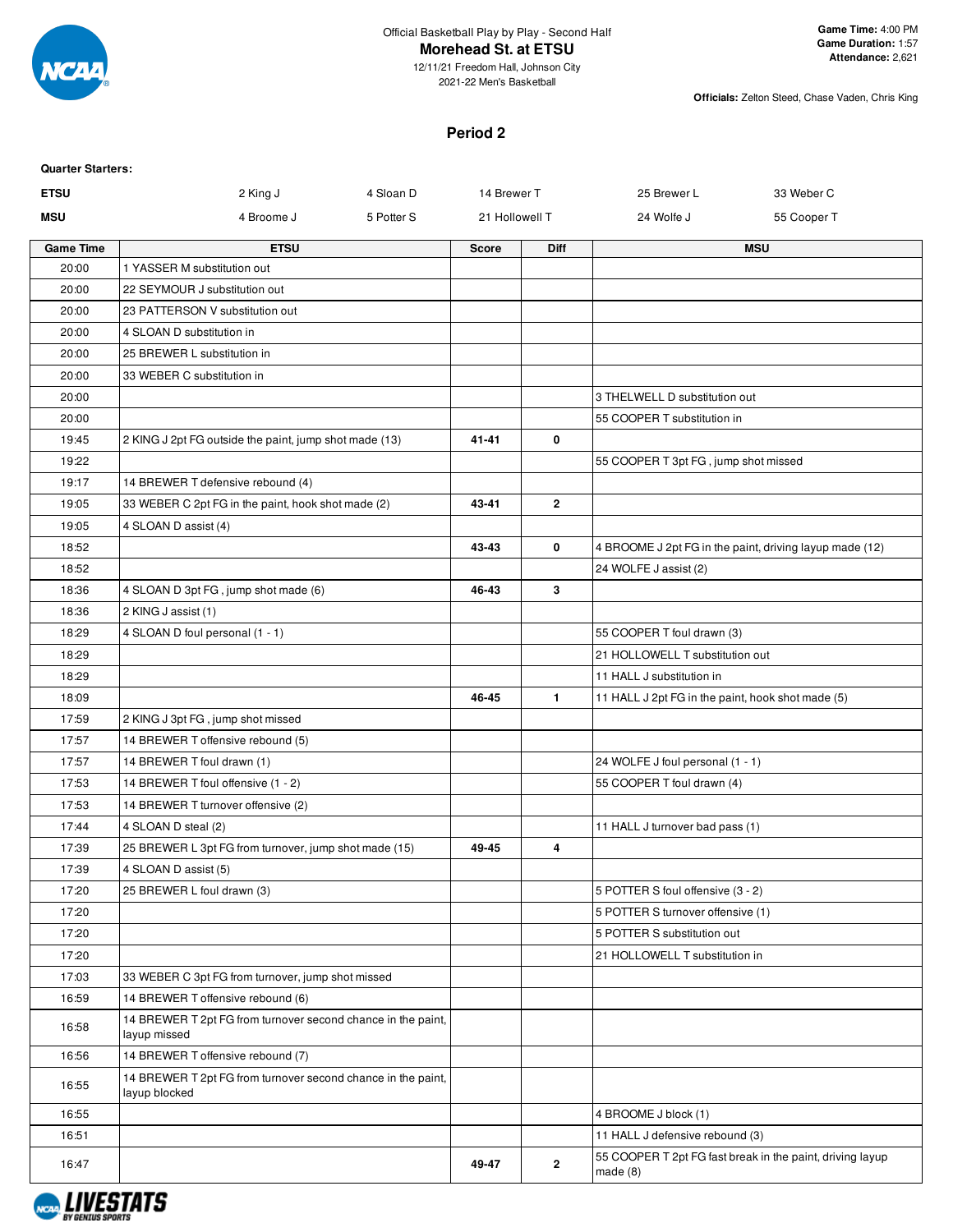

12/11/21 Freedom Hall, Johnson City 2021-22 Men's Basketball

| Game Time | <b>ETSU</b>                                                     | Score | Diff           | <b>MSU</b>                                            |
|-----------|-----------------------------------------------------------------|-------|----------------|-------------------------------------------------------|
| 16:15     | 2 KING J 3pt FG, jump shot missed                               |       |                |                                                       |
| 16:11     |                                                                 |       |                | 4 BROOME J defensive rebound (6)                      |
| 15:58     |                                                                 |       |                | 24 WOLFE J 3pt FG, jump shot missed                   |
| 15:54     |                                                                 |       |                | 4 BROOME J offensive rebound (7)                      |
| 15:42     |                                                                 |       |                | 11 HALL J 3pt FG second chance, jump shot missed      |
| 15:35     | 25 BREWER L defensive rebound (5)                               |       |                |                                                       |
| 15:20     | 14 BREWER T 2pt FG in the paint, layup missed                   |       |                |                                                       |
| 15:17     |                                                                 |       |                | 11 HALL J defensive rebound (4)                       |
| 15:17     |                                                                 |       |                | 11 HALL J turnover bad pass (2)                       |
| 15:16     |                                                                 |       | Timeout media  |                                                       |
| 15:16     | 2 KING J substitution out                                       |       |                |                                                       |
| 15:16     | 1 YASSER M substitution in                                      |       |                |                                                       |
| 15:16     |                                                                 |       |                | 24 WOLFE J substitution out                           |
| 15:16     |                                                                 |       |                | 2 SEBREE J substitution in                            |
| 14:56     | 33 WEBER C 3pt FG from turnover, jump shot made (5)             | 52-47 | 5              |                                                       |
| 14:56     | 4 SLOAN D assist (6)                                            |       |                |                                                       |
| 14:46     | 25 BREWER L steal (1)                                           |       |                | 55 COOPER T turnover bad pass (1)                     |
| 14:46     | 25 BREWER L foul drawn (4)                                      |       |                | 11 HALL J foul personal (2 - 3)                       |
| 14:34     | 4 SLOAN D turnover bad pass (2)                                 |       |                |                                                       |
| 14:25     |                                                                 |       |                | 21 HOLLOWELL T 3pt FG from turnover, jump shot missed |
| 14:20     | 4 SLOAN D defensive rebound (1)                                 |       |                |                                                       |
| 14:08     | 4 SLOAN D 2pt FG in the paint, layup missed                     |       |                |                                                       |
| 14:02     | 33 WEBER C offensive rebound (1)                                |       |                |                                                       |
| 14:02     | 33 WEBER C 2pt FG second chance in the paint, layup made<br>(7) | 54-47 | $\overline{7}$ |                                                       |
| 13:35     |                                                                 | 54-50 | 4              | 21 HOLLOWELL T 3pt FG, jump shot made (8)             |
| 13:35     |                                                                 |       |                | 4 BROOME J assist (4)                                 |
| 13:16     | 25 BREWER L 3pt FG, jump shot missed                            |       |                |                                                       |
| 13:10     |                                                                 |       |                | 4 BROOME J defensive rebound (8)                      |
| 13:05     |                                                                 | 54-52 | $\mathbf{2}$   | 2 SEBREE J 2pt FG in the paint, dunk, made (2)        |
| 12:46     | 4 SLOAN D substitution out                                      |       |                |                                                       |
| 12:46     | 25 BREWER L substitution out                                    |       |                |                                                       |
| 12:46     | 2 KING J substitution in                                        |       |                |                                                       |
| 12:46     | 23 PATTERSON V substitution in                                  |       |                |                                                       |
| 12:46     |                                                                 |       |                | 2 SEBREE J substitution out                           |
| 12:46     |                                                                 |       |                | 4 BROOME J substitution out                           |
| 12:46     |                                                                 |       |                | 11 HALL J substitution out                            |
| 12:46     |                                                                 |       |                | 5 POTTER S substitution in                            |
| 12:46     |                                                                 |       |                | 22 BRYAN L substitution in                            |
| 12:46     |                                                                 |       |                | 24 WOLFE J substitution in                            |
| 12:37     | 1 YASSER M foul offensive (1 - 3)                               |       |                | 5 POTTER S foul drawn (1)                             |
| 12:37     | 1 YASSER M turnover offensive (1)                               |       |                |                                                       |
| 12:37     | 14 BREWER T substitution out                                    |       |                |                                                       |
| 12:37     | 22 SEYMOUR J substitution in                                    |       |                |                                                       |
| 12:33     | 1 YASSER M steal (2)                                            |       |                | 21 HOLLOWELL T turnover bad pass (3)                  |
| 12:29     | 1 YASSER M 2pt FG fast break from turnover in the paint, layup  | 56-52 | 4              |                                                       |
|           | made(8)                                                         |       |                |                                                       |
| 12:08     |                                                                 |       |                | 24 WOLFE J 2pt FG in the paint, driving layup missed  |
| 12:05     | 22 SEYMOUR J defensive rebound (3)                              |       |                |                                                       |
| 11:53     |                                                                 |       | Timeout media  |                                                       |

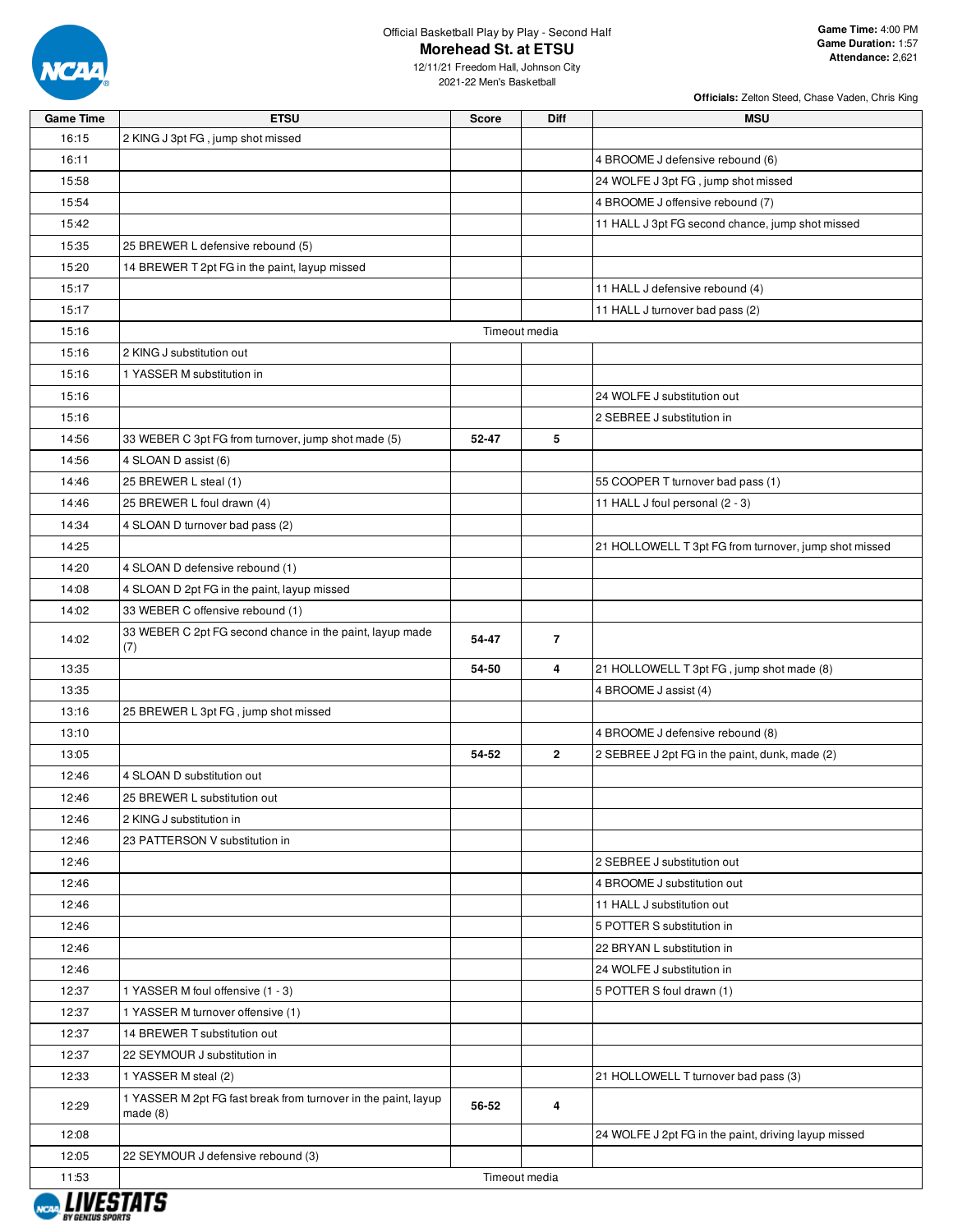

12/11/21 Freedom Hall, Johnson City 2021-22 Men's Basketball

| <b>Game Time</b> | <b>ETSU</b>                                                     | <b>Score</b> | <b>Diff</b>    | <b>MSU</b>                                      |
|------------------|-----------------------------------------------------------------|--------------|----------------|-------------------------------------------------|
| 11:53            |                                                                 |              |                | 21 HOLLOWELL T substitution out                 |
| 11:53            |                                                                 |              |                | 11 HALL J substitution in                       |
| 11:36            | 2 KING J 2pt FG in the paint, driving layup made (15)           | 58-52        | 6              |                                                 |
| 11:12            |                                                                 |              |                | 55 COOPER T 2pt FG in the paint, layup missed   |
| 11:10            |                                                                 |              |                | 22 BRYAN L offensive rebound (5)                |
| 11:10            | 33 WEBER C foul shooting (4 - 4)                                |              |                | 22 BRYAN L foul drawn (3)                       |
| 11:10            |                                                                 | 58-53        | 5              | 22 BRYAN L free throw 1 - 2 made (5)            |
| 11:10            | 33 WEBER C substitution out                                     |              |                |                                                 |
| 11:10            | 14 BREWER T substitution in                                     |              |                |                                                 |
| 11:10            |                                                                 | 58-54        | 4              | 22 BRYAN L free throw 2 - 2 made (6)            |
| 10:47            | 22 SEYMOUR J 2pt FG outside the paint, jump shot missed         |              |                |                                                 |
| 10:44            | 1 YASSER M offensive rebound (4)                                |              |                |                                                 |
| 10:43            | 1 YASSER M 2pt FG second chance in the paint, layup missed      |              |                |                                                 |
| 10:40            | 22 SEYMOUR J offensive rebound (4)                              |              |                |                                                 |
| 10:39            | 22 SEYMOUR J 2pt FG second chance in the paint, layup<br>missed |              |                |                                                 |
| 10:39            |                                                                 |              |                | 55 COOPER T defensive rebound (4)               |
| 10:39            | 22 SEYMOUR J foul personal (3 - 5)                              |              |                | 55 COOPER T foul drawn (5)                      |
| 10:39            |                                                                 |              |                | 22 BRYAN L substitution out                     |
| 10:39            |                                                                 |              |                | 4 BROOME J substitution in                      |
| 10:29            |                                                                 |              |                | 11 HALL J 2pt FG in the paint, jump shot missed |
| 10:28            |                                                                 |              |                | 4 BROOME J offensive rebound (9)                |
| 10:28            | 22 SEYMOUR J foul shooting (4 - 6)                              |              |                | 4 BROOME J foul drawn (5)                       |
| 10:28            |                                                                 | 58-55        | 3              | 4 BROOME J free throw 1 - 2 made (13)           |
| 10:28            |                                                                 | 58-56        | $\overline{2}$ | 4 BROOME J free throw 2 - 2 made (14)           |
| 09:57            | 2 KING J 2pt FG in the paint, layup missed                      |              |                |                                                 |
| 09:54            | 22 SEYMOUR J offensive rebound (5)                              |              |                |                                                 |
| 09:54            | 22 SEYMOUR J foul drawn (2)                                     |              |                | 4 BROOME J foul shooting (2 - 4)                |
| 09:54            | 22 SEYMOUR J free throw 1 - 2 made (3)                          | 59-56        | 3              |                                                 |
| 09:54            | 22 SEYMOUR J free throw 2 - 2 made (4)                          | 60-56        | 4              |                                                 |
| 09:44            | 22 SEYMOUR J foul shooting (5 - 7)                              |              |                | 4 BROOME J foul drawn (6)                       |
| 09:44            | 22 SEYMOUR J substitution out                                   |              |                |                                                 |
| 09:44            | 20 CHARLES K substitution in                                    |              |                |                                                 |
| 09:44            |                                                                 |              |                | 11 HALL J substitution out                      |
| 09:44            |                                                                 |              |                | 21 HOLLOWELL T substitution in                  |
| 09:44            |                                                                 | 60-57        | 3              | 4 BROOME J free throw 1 - 2 made (15)           |
| 09:44            |                                                                 | 60-58        | $\mathbf{2}$   | 4 BROOME J free throw 2 - 2 made (16)           |
| 09:27            | 14 BREWER T foul drawn (2)                                      |              |                | 24 WOLFE J foul personal (2 - 5)                |
| 09:10            | 2 KING J 3pt FG, jump shot made (18)                            | 63-58        | 5              |                                                 |
| 08:48            |                                                                 | 63-60        | 3              | 4 BROOME J 2pt FG in the paint, layup made (18) |
| 08:48            |                                                                 |              |                | 21 HOLLOWELL T assist (2)                       |
| 08:38            | 1 YASSER M 2pt FG outside the paint, jump shot made (10)        | 65-60        | 5              |                                                 |
| 08:33            | Timeout 30 Sec                                                  |              |                |                                                 |
| 08:33            |                                                                 |              | Timeout media  |                                                 |
| 08:18            |                                                                 | 65-62        | 3              | 4 BROOME J 2pt FG in the paint, layup made (20) |
| 08:18            |                                                                 |              |                | 5 POTTER S assist (1)                           |
| 08:01            | 20 CHARLES K 3pt FG, jump shot missed                           |              |                |                                                 |
| 07:57            |                                                                 |              |                | 4 BROOME J defensive rebound (10)               |
| 07:49            |                                                                 |              |                | 4 BROOME J turnover 3 seconds (1)               |

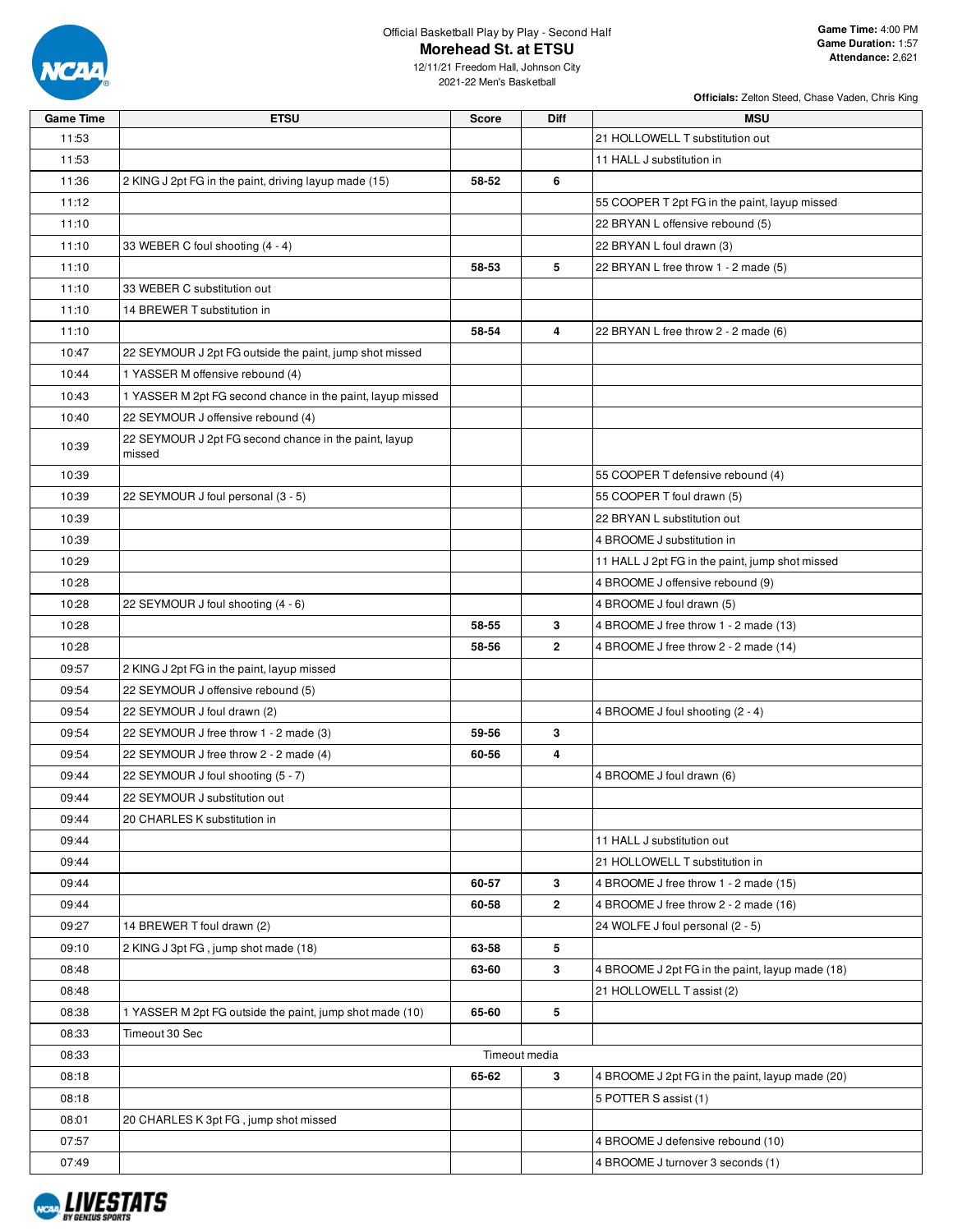

Official Basketball Play by Play - Second Half

## **Morehead St. at ETSU**

2021-22 Men's Basketball

| <b>Game Time</b> | <b>ETSU</b>                                                       | <b>Score</b> | <b>Diff</b>    | <b>MSU</b>                                        |  |  |  |  |  |  |
|------------------|-------------------------------------------------------------------|--------------|----------------|---------------------------------------------------|--|--|--|--|--|--|
| 07:49            | Timeout media                                                     |              |                |                                                   |  |  |  |  |  |  |
| 07:49            | 1 YASSER M substitution out                                       |              |                |                                                   |  |  |  |  |  |  |
| 07:49            | 20 CHARLES K substitution out                                     |              |                |                                                   |  |  |  |  |  |  |
| 07:49            | 4 SLOAN D substitution in                                         |              |                |                                                   |  |  |  |  |  |  |
| 07:49            | 25 BREWER L substitution in                                       |              |                |                                                   |  |  |  |  |  |  |
| 07:26            | 14 BREWER T 3pt FG from turnover, jump shot missed                |              |                |                                                   |  |  |  |  |  |  |
| 07:24            |                                                                   |              |                | defensive rebound (32)                            |  |  |  |  |  |  |
| 07:10            | jump ball situation                                               |              |                |                                                   |  |  |  |  |  |  |
| 07:01            |                                                                   | 65-65        | 0              | 21 HOLLOWELL T 3pt FG, jump shot made (11)        |  |  |  |  |  |  |
| 07:01            |                                                                   |              |                | 55 COOPER T assist (4)                            |  |  |  |  |  |  |
| 06:47            | 23 PATTERSON V substitution out                                   |              |                |                                                   |  |  |  |  |  |  |
| 06:47            | 33 WEBER C substitution in                                        |              |                |                                                   |  |  |  |  |  |  |
| 06:47            |                                                                   |              |                | 24 WOLFE J substitution out                       |  |  |  |  |  |  |
| 06:47            |                                                                   |              |                | 2 SEBREE J substitution in                        |  |  |  |  |  |  |
| 06:35            | 25 BREWER L foul offensive (3 - 8)                                |              |                | 4 BROOME J foul drawn (7)                         |  |  |  |  |  |  |
| 06:35            | 25 BREWER L turnover offensive (1)                                |              |                |                                                   |  |  |  |  |  |  |
| 06:14            |                                                                   |              |                | 5 POTTER S 3pt FG from turnover, jump shot missed |  |  |  |  |  |  |
| 06:11            | 2 KING J defensive rebound (2)                                    |              |                |                                                   |  |  |  |  |  |  |
| 06:00            | 25 BREWER L 2pt FG in the paint, driving layup made (17)          | 67-65        | 2              |                                                   |  |  |  |  |  |  |
| 05:49            | 4 SLOAN D steal (3)                                               |              |                | 55 COOPER T turnover lost ball (2)                |  |  |  |  |  |  |
| 05:43            | 25 BREWER L 2pt FG from turnover in the paint, layup missed       |              |                |                                                   |  |  |  |  |  |  |
| 05:41            | offensive rebound (27)                                            |              |                |                                                   |  |  |  |  |  |  |
|                  | 4 SLOAN D 3pt FG from turnover second chance, jump shot           |              |                |                                                   |  |  |  |  |  |  |
| 05:33            | made(9)                                                           | 70-65        | 5              |                                                   |  |  |  |  |  |  |
| 05:33            | 25 BREWER L assist (1)                                            |              |                |                                                   |  |  |  |  |  |  |
| 05:09            | 25 BREWER L steal (2)                                             |              |                | 55 COOPER T turnover bad pass (3)                 |  |  |  |  |  |  |
| 05:02            | 4 SLOAN D 3pt FG fast break from turnover, jump shot made<br>(12) | 73-65        | 8              |                                                   |  |  |  |  |  |  |
| 05:02            | 25 BREWER L assist (2)                                            |              |                |                                                   |  |  |  |  |  |  |
| 05:00            |                                                                   |              |                | Timeout 30 Sec                                    |  |  |  |  |  |  |
| 05:00            |                                                                   |              |                | 2 SEBREE J substitution out                       |  |  |  |  |  |  |
| 05:00            |                                                                   |              |                | 24 WOLFE J substitution in                        |  |  |  |  |  |  |
| 04:44            |                                                                   |              |                | 4 BROOME J 2pt FG in the paint, layup missed      |  |  |  |  |  |  |
| 04:40            | 25 BREWER L defensive rebound (6)                                 |              |                |                                                   |  |  |  |  |  |  |
| 04:38            | 2 KING J 3pt FG, jump shot missed                                 |              |                |                                                   |  |  |  |  |  |  |
| 04:34            | 33 WEBER C offensive rebound (2)                                  |              |                |                                                   |  |  |  |  |  |  |
| 04:30            | 25 BREWER L 2pt FG second chance in the paint, layup missed       |              |                |                                                   |  |  |  |  |  |  |
| 04:25            |                                                                   |              |                | 55 COOPER T defensive rebound (5)                 |  |  |  |  |  |  |
| 04:19            |                                                                   | 73-68        | 5              | 24 WOLFE J 3pt FG, jump shot made (13)            |  |  |  |  |  |  |
| 04:19            |                                                                   |              |                | 4 BROOME J assist (5)                             |  |  |  |  |  |  |
| 03:56            |                                                                   |              | Timeout media  |                                                   |  |  |  |  |  |  |
| 03:41            | 4 SLOAN D 3pt FG, jump shot missed                                |              |                |                                                   |  |  |  |  |  |  |
| 03:38            |                                                                   |              |                | 24 WOLFE J defensive rebound (2)                  |  |  |  |  |  |  |
| 03:33            |                                                                   |              |                | 24 WOLFE J 3pt FG, jump shot missed               |  |  |  |  |  |  |
| 03:27            | 14 BREWER T defensive rebound (8)                                 |              |                |                                                   |  |  |  |  |  |  |
| 03:08            | 33 WEBER C 2pt FG in the paint, layup made (9)                    | 75-68        | $\overline{7}$ |                                                   |  |  |  |  |  |  |
| 03:08            | 4 SLOAN D assist (7)                                              |              |                |                                                   |  |  |  |  |  |  |
| 02:53            | 25 BREWER L steal (3)                                             |              |                | 24 WOLFE J turnover lost ball (2)                 |  |  |  |  |  |  |
| 02:53            | 25 BREWER L foul drawn (5)                                        |              |                | 24 WOLFE J foul personal (3 - 6)                  |  |  |  |  |  |  |

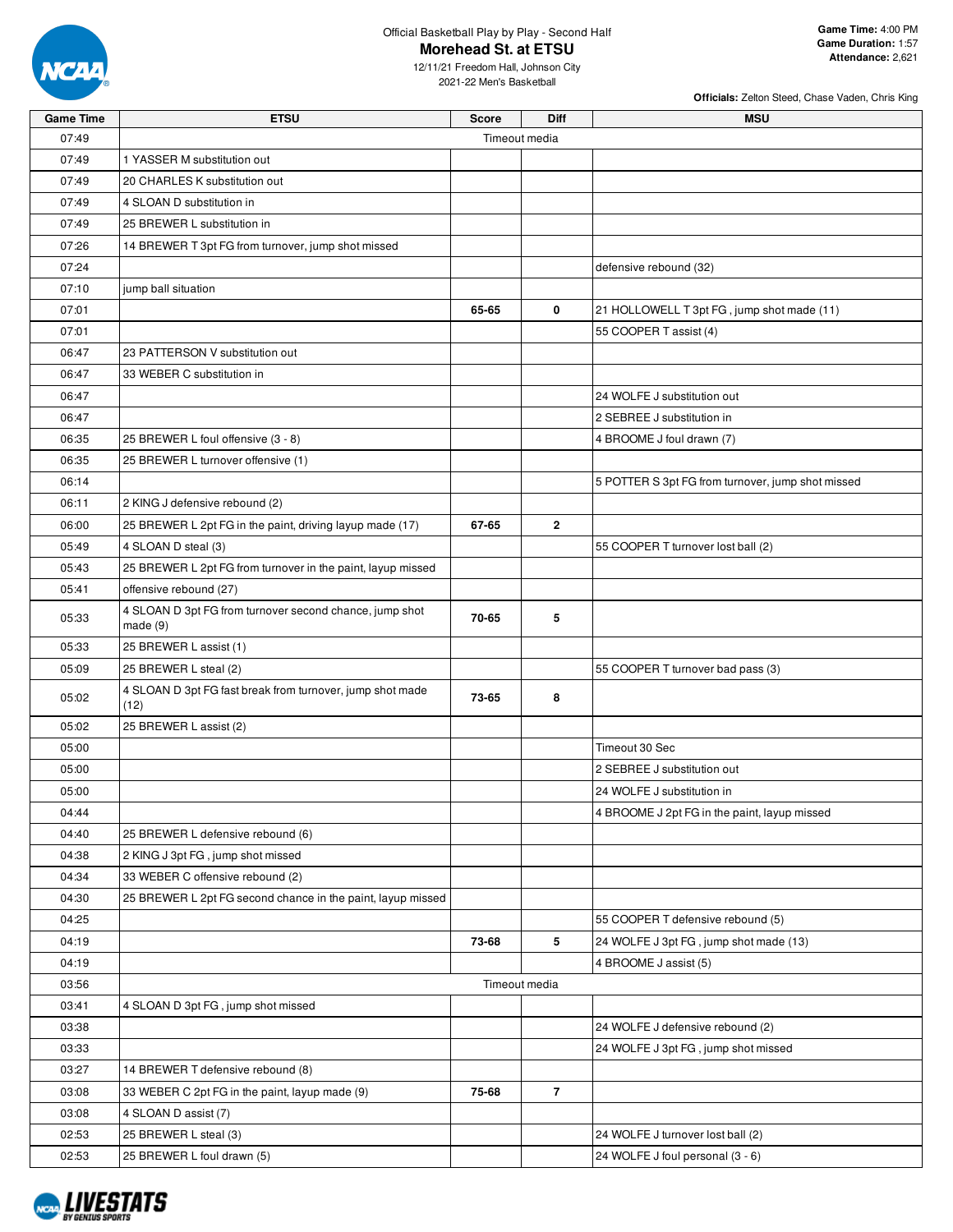

12/11/21 Freedom Hall, Johnson City 2021-22 Men's Basketball

| <b>Game Time</b> | <b>ETSU</b>                                                       | <b>Score</b>          | Diff           | <b>MSU</b>                                                                  |
|------------------|-------------------------------------------------------------------|-----------------------|----------------|-----------------------------------------------------------------------------|
| 02:32            | 25 BREWER L 2pt FG from turnover in the paint, layup made<br>(19) | 77-68                 | 9              |                                                                             |
| 02:18            |                                                                   |                       |                | 21 HOLLOWELL T 3pt FG, jump shot missed                                     |
| 02:14            | 25 BREWER L defensive rebound (7)                                 |                       |                |                                                                             |
| 02:14            | 25 BREWER L foul drawn (6)                                        |                       |                | 24 WOLFE J foul personal (4 - 7)                                            |
| 02:14            |                                                                   |                       |                | 24 WOLFE J substitution out                                                 |
| 02:14            |                                                                   |                       |                | 2 SEBREE J substitution in                                                  |
| 02:14            | 25 BREWER L 1&1 free throw 1 made (20)                            | 78-68                 | 10             |                                                                             |
| 02:14            | 25 BREWER L 1&1 free throw 2 missed                               |                       |                |                                                                             |
| 02:12            |                                                                   |                       |                | 4 BROOME J defensive rebound (11)                                           |
| 01:56            |                                                                   |                       |                | 5 POTTER S 3pt FG, jump shot missed                                         |
| 01:54            |                                                                   |                       |                | offensive rebound (36)                                                      |
| 01:52            |                                                                   |                       |                | 5 POTTER S 3pt FG second chance, jump shot missed                           |
| 01:48            | 25 BREWER L defensive rebound (8)                                 |                       |                |                                                                             |
| 01:27            | 4 SLOAN D 2pt FG in the paint, jump shot missed                   |                       |                |                                                                             |
| 01:23            |                                                                   |                       |                | 4 BROOME J defensive rebound (12)                                           |
| 01:20            |                                                                   | 78-71                 | $\overline{7}$ | 21 HOLLOWELL T 3pt FG fast break, jump shot made (14)                       |
| 01:18            |                                                                   |                       |                | Timeout 30 Sec                                                              |
| 01:18            | turnover sec 5 (8)                                                |                       |                |                                                                             |
| 01:11            |                                                                   | 78-73                 | 5              | 4 BROOME J 2pt FG from turnover outside the paint, jump shot<br>made $(22)$ |
| 01:00            | 14 BREWER T foul drawn (3)                                        |                       |                | 55 COOPER T foul personal (3 - 8)                                           |
| 01:00            | 14 BREWER T 1&1 free throw 1 made (6)                             | 79-73                 | 6              |                                                                             |
| 01:00            | 14 BREWER T 1&1 free throw 2 made (7)                             | 80-73                 | $\overline{7}$ |                                                                             |
| 00:45            |                                                                   | 80-75                 | 5              | 4 BROOME J 2pt FG in the paint, layup made (24)                             |
| 00:45            |                                                                   |                       |                | 2 SEBREE J assist (1)                                                       |
| 00:42            | 2 KING J turnover lost ball (2)                                   |                       |                | 21 HOLLOWELL T steal (2)                                                    |
| 00:36            |                                                                   |                       |                | 2 SEBREE J 3pt FG from turnover, jump shot missed                           |
| 00:31            |                                                                   |                       |                | 4 BROOME J offensive rebound (13)                                           |
| 00:31            |                                                                   |                       |                | 4 BROOME J 2pt FG from turnover second chance in the paint,<br>layup missed |
| 00:28            | 14 BREWER T defensive rebound (9)                                 |                       |                |                                                                             |
| 00:25            | 4 SLOAN D foul drawn (1)                                          |                       |                | 2 SEBREE J foul personal (1 - 9)                                            |
| 00:25            | 4 SLOAN D 1&1 free throw 1 missed                                 |                       |                |                                                                             |
| 00:25            |                                                                   |                       |                | 21 HOLLOWELL T defensive rebound (2)                                        |
| 00:20            |                                                                   |                       |                | 21 HOLLOWELL T 3pt FG, jump shot missed                                     |
| 00:16            | 4 SLOAN D defensive rebound (2)                                   |                       |                |                                                                             |
| 00:13            | 33 WEBER C 2pt FG fast break in the paint, dunk, made (11)        | 82-75                 | $\overline{7}$ |                                                                             |
| 00:13            | 4 SLOAN D assist (8)                                              |                       |                |                                                                             |
| 00:13            |                                                                   |                       |                | Timeout 60 Sec                                                              |
| 00:05            |                                                                   |                       |                | 21 HOLLOWELL T 3pt FG, jump shot missed                                     |
| 00:01            |                                                                   |                       |                | 2 SEBREE J offensive rebound (2)                                            |
| 00:00            |                                                                   |                       |                | 55 COOPER T 3pt FG second chance, jump shot missed                          |
| 00:00            | defensive rebound (35)                                            |                       |                |                                                                             |
|                  |                                                                   | <b>END OF GAME</b>    |                |                                                                             |
|                  |                                                                   | <b>ETSU 82-75 MSU</b> |                |                                                                             |

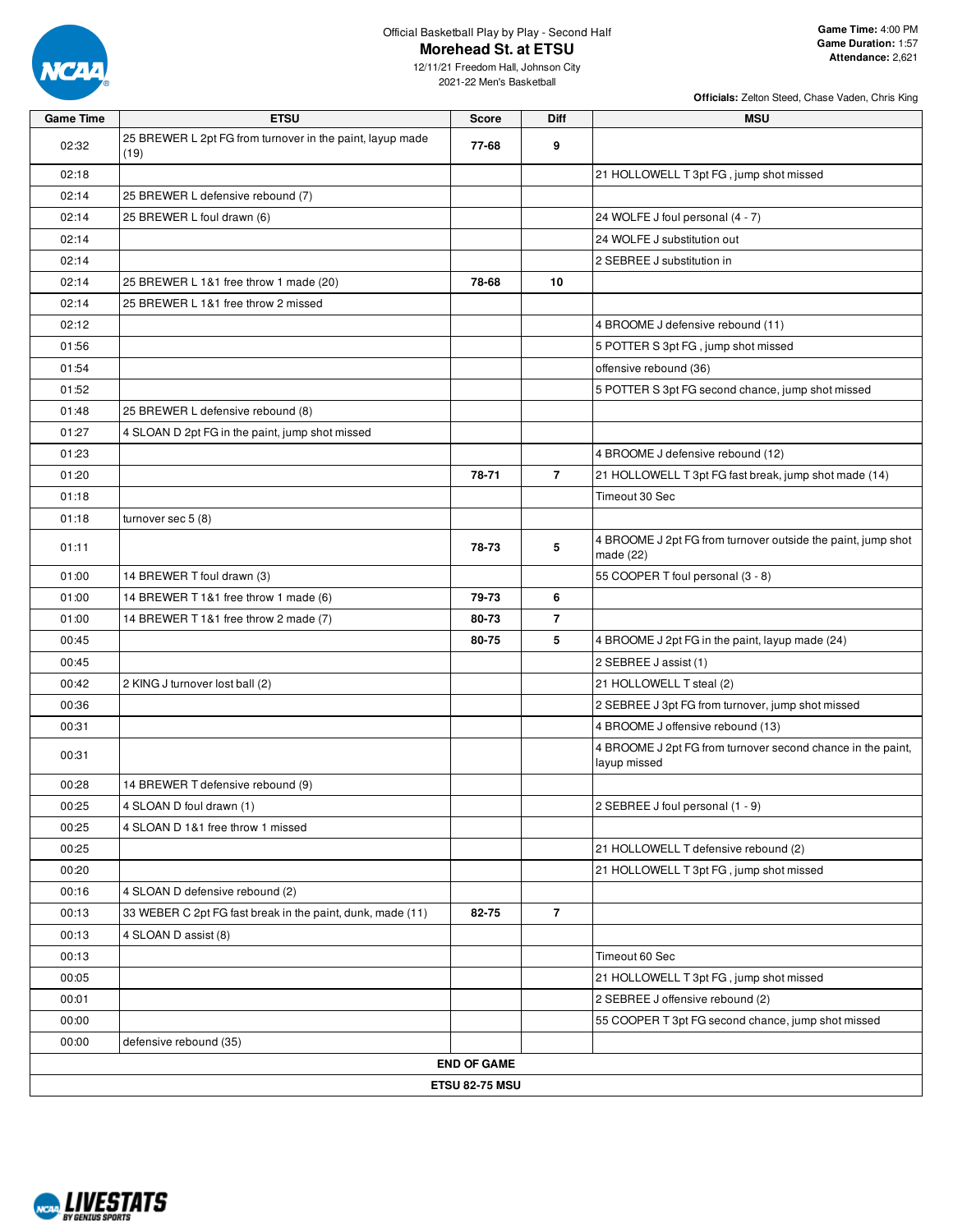

#### Official Basketball Box Score - Second Half **Morehead St. at ETSU**

12/11/21 Freedom Hall, Johnson City 2021-22 Men's Basketball

**Officials:** Zelton Steed, Chase Vaden, Chris King

# **Morehead St. - 34**

|               |                            |            | FG        | 3Р       | FT      |          |                | <b>Rebounds</b> |           | <b>Fouls</b> | <b>TP</b> | <b>AS</b> | <b>TO</b> | <b>ST</b> |              | <b>Blocks</b> | $+/-$    |
|---------------|----------------------------|------------|-----------|----------|---------|----------|----------------|-----------------|-----------|--------------|-----------|-----------|-----------|-----------|--------------|---------------|----------|
|               | NO. Name                   | <b>Min</b> | M-A       | M-A      | M-A     | OR.      | <b>DR</b>      | <b>TOT</b>      | <b>PF</b> | <b>FD</b>    |           |           |           |           | <b>BS</b>    | <b>BA</b>     |          |
| 4             | Johni Broome<br>FI         | 17:53      | 5-7       | $0 - 0$  | $4 - 4$ | 3        | 5              | 8               |           | 3            | 14        | 2         |           | 0         |              | 0             | $-7$     |
| 5             | <b>Skyelar Potter</b><br>G | 15:26      | $0 - 3$   | $0 - 3$  | $0-0$   | 0        | 0              | $\Omega$        |           |              | 0         |           |           | 0         | 0            | $\mathbf 0$   | -11      |
| 21            | <b>Tray Hollowell</b><br>G | 16:42      | $3 - 7$   | $3 - 7$  | $0-0$   | 0        |                |                 | 0         | $\Omega$     | 9         |           |           |           | 0            | $\Omega$      | -8       |
| 24            | Jake Wolfe<br>G            | 13:29      | $1 - 4$   | $1 - 3$  | $ 0-0 $ | $\Omega$ |                |                 | 4         | $\Omega$     | 3         |           |           | 0         | 0            | 0             | -3       |
| 55            | Ta'lon Cooper<br>G         | 20:00      | $1 - 4$   | $0 - 2$  | $0-0$   | 0        | 2              | 2               |           | 3            | 2         |           | 3         | 0         | 0            | 0             | -9       |
| 3             | <b>Drew Thelwell</b>       | 00:00      | $0-0$     | $0 - 0$  | $0-0$   | $\Omega$ | $\Omega$       | $\mathbf{0}$    | 0         | $\Omega$     | 0         | 0         | 0         | 0         | 0            | $\Omega$      | $\Omega$ |
| 11            | Jaylon Hall                | 07:52      | 1-3       | $0 - 1$  | $0-0$   | 0        | $\overline{2}$ | 2               |           | $\Omega$     | 2         | 0         | 2         | 0         | 0            | $\Omega$      |          |
| 2             | Jaylen Sebree              | 06:31      | $1-2$     | $0 - 1$  | $0-0$   |          | $\Omega$       |                 |           | $\Omega$     | 2         |           | $\Omega$  | 0         | $\mathbf{0}$ | 0             | -6       |
|               | 22 LJ Bryan                | 02:07      | $0-0$     | $0-0$    | $2 - 2$ |          | $\Omega$       |                 | $\Omega$  |              | 2         | $\Omega$  | 0         | 0         | 0            | 0             | -2       |
| Team          |                            |            |           |          |         |          |                | $\overline{c}$  |           |              | $\Omega$  |           | $\Omega$  |           |              |               |          |
| <b>Totals</b> |                            |            | $12 - 30$ | $4 - 17$ | $6-6$   | 6        | 12             | 18              | 9         | 8            | 34        |           | 9         |           |              | 0             | -9       |
|               |                            |            |           |          |         |          |                |                 |           |              |           |           |           |           |              |               |          |

| <b>Shooting By Period</b> |           |        |  |  |  |  |  |  |
|---------------------------|-----------|--------|--|--|--|--|--|--|
| <sub>2</sub> nd FG%       | $12 - 30$ | 40.0%  |  |  |  |  |  |  |
| 3PT%                      | $4 - 17$  | 23.5%  |  |  |  |  |  |  |
| FT%                       | 6-6       | 100%   |  |  |  |  |  |  |
| GM FG%                    | 12-30     | 40.0%  |  |  |  |  |  |  |
| 3PT%                      | $4 - 17$  | 23.5%  |  |  |  |  |  |  |
| FT%                       | 6-6       | 100.0% |  |  |  |  |  |  |

Dead Ball Rebounds: 0, 0

| × |
|---|
|---|

**Technical Fouls:**:NONE

|               |                            |       | FG      | 3Р       | FT      |           |           | <b>Rebounds</b> |          | <b>Fouls</b> | <b>TP</b> | <b>AS</b> | l TO | <b>ST</b> |           | <b>Blocks</b> | $+/-$ |
|---------------|----------------------------|-------|---------|----------|---------|-----------|-----------|-----------------|----------|--------------|-----------|-----------|------|-----------|-----------|---------------|-------|
|               | NO. Name                   | Min   | M-A     | M-A      | $M-A$   | <b>OR</b> | <b>DR</b> | <b>TOT</b>      | PF       | <b>FD</b>    |           |           |      |           | <b>BS</b> | <b>BA</b>     |       |
| 14            | F<br><b>Ty Brewer</b>      | 18:33 | $0 - 4$ | $0 - 1$  | $2 - 2$ | 3         | 3         | 6               |          | 3            | 2         | 0         |      | 0         | 0         |               | 6     |
| 33            | <b>Charlie Weber</b><br>F. | 15:37 | $5-6$   | $1 - 2$  | $0-0$   | 2         | $\Omega$  | 2               |          | $\Omega$     | 11        | 0         | 0    | 0         | 0         | 0             | 14    |
| 2             | Jordan King<br>G           | 17:30 | $3 - 7$ | 1-4      | $0-0$   | $\Omega$  |           |                 | 0        | 0            |           |           |      | 0         | 0         | 0             | 9     |
| 4             | David Sloan<br>GI          | 15:03 | $3-6$   | 3-4      | $0 - 1$ | $\Omega$  | 2         | $\overline{c}$  |          |              | 9         | 5         |      | 2         | 0         | 0             | 8     |
| 25            | Ledarrius Brewer<br>G      | 15:03 | $3-6$   | 1-2      | $1-2$   | 0         | 4         | 4               |          | 4            | 8         | 2         |      | 3         | 0         | 0             | 8     |
|               | Mohab Yasser               | 07:27 | $2 - 3$ | $0 - 0$  | $0-0$   |           | $\Omega$  |                 |          | $\Omega$     | 4         | 0         |      |           | 0         | 0             |       |
| 23            | Vonnie Patterson           | 05:59 | $0 - 0$ | $0 - 0$  | $0-0$   | $\Omega$  | $\Omega$  | $\mathbf{0}$    | $\Omega$ | 0            | N         | 0         | 0    | 0         | 0         | 0             | -2    |
| 22            | Jaden Seymour              | 02:53 | $0 - 2$ | $0 - 0$  | $2 - 2$ | 2         |           | 3               | 3        |              | 2         | 0         | 0    | 0         | 0         | 0             | 2     |
| 20            | <b>Kordell Charles</b>     | 01:55 | $0 - 1$ | $0 - 1$  | $0-0$   | $\Omega$  | $\Omega$  | $\Omega$        | 0        | 0            | 0         | 0         | 0    | 0         | 0         | 0             | $-1$  |
| Team          |                            |       |         |          |         |           |           | $\overline{2}$  |          |              | 0         |           |      |           |           |               |       |
| <b>Totals</b> |                            |       | 16-35   | $6 - 14$ | $5 - 7$ | 9         | 12        | 21              | 8        | 9            | 43        | 8         | 6    | 6         | 0         |               | 9     |

|              | <b>Shooting By Period</b> |       |  |  |  |  |  |
|--------------|---------------------------|-------|--|--|--|--|--|
| 2nd FG%      | 16-35                     | 45.7% |  |  |  |  |  |
| 3PT%         | $6 - 14$                  | 42.9% |  |  |  |  |  |
| FT%          | 5-7                       | 71.4% |  |  |  |  |  |
| <b>GMFG%</b> | 16-35                     | 45.7% |  |  |  |  |  |
| 3PT%         | $6 - 14$                  | 42.9% |  |  |  |  |  |
| FT%          | $5 - 7$                   | 71.4% |  |  |  |  |  |

Dead Ball Rebounds: 0, 0

|                                                                   | <b>MSU</b> | <b>ETSU</b>                             |  |  |  |  |
|-------------------------------------------------------------------|------------|-----------------------------------------|--|--|--|--|
| <b>Biggest lead</b>                                               |            | 0 (1st 20:00) 10 (2 <sup>nd</sup> 2:14) |  |  |  |  |
| <b>Best Scoring Run</b> $5(2^{nd} 13:05)$ 8(2 <sup>nd</sup> 5:02) |            |                                         |  |  |  |  |
| <b>Lead Changes</b>                                               |            |                                         |  |  |  |  |
| <b>Times Tied</b>                                                 |            |                                         |  |  |  |  |
| Time with Lead                                                    | 00:00      | 17:48                                   |  |  |  |  |

| <b>Points from</b>   |    | <b>MSU</b> ETSU | Period      |
|----------------------|----|-----------------|-------------|
| <b>Turnovers</b>     | 2  | 16              |             |
| Paint                | 14 | 16              |             |
| <b>Second Chance</b> | 4  |                 | MSU         |
| <b>Fast Breaks</b>   | 5  |                 |             |
| <b>Bench</b>         | 6  | 6               | <b>ETSL</b> |

**Technical Fouls:**:NONE

| <b>SU</b> | <b>Period by Period Scoring</b> |     |     |            |
|-----------|---------------------------------|-----|-----|------------|
|           |                                 | 1st | 2nd | <b>TOT</b> |
|           | <b>MSU</b>                      | 41  | 34  | 75         |
|           | <b>ETSU</b>                     | 39  | 43  | 82         |

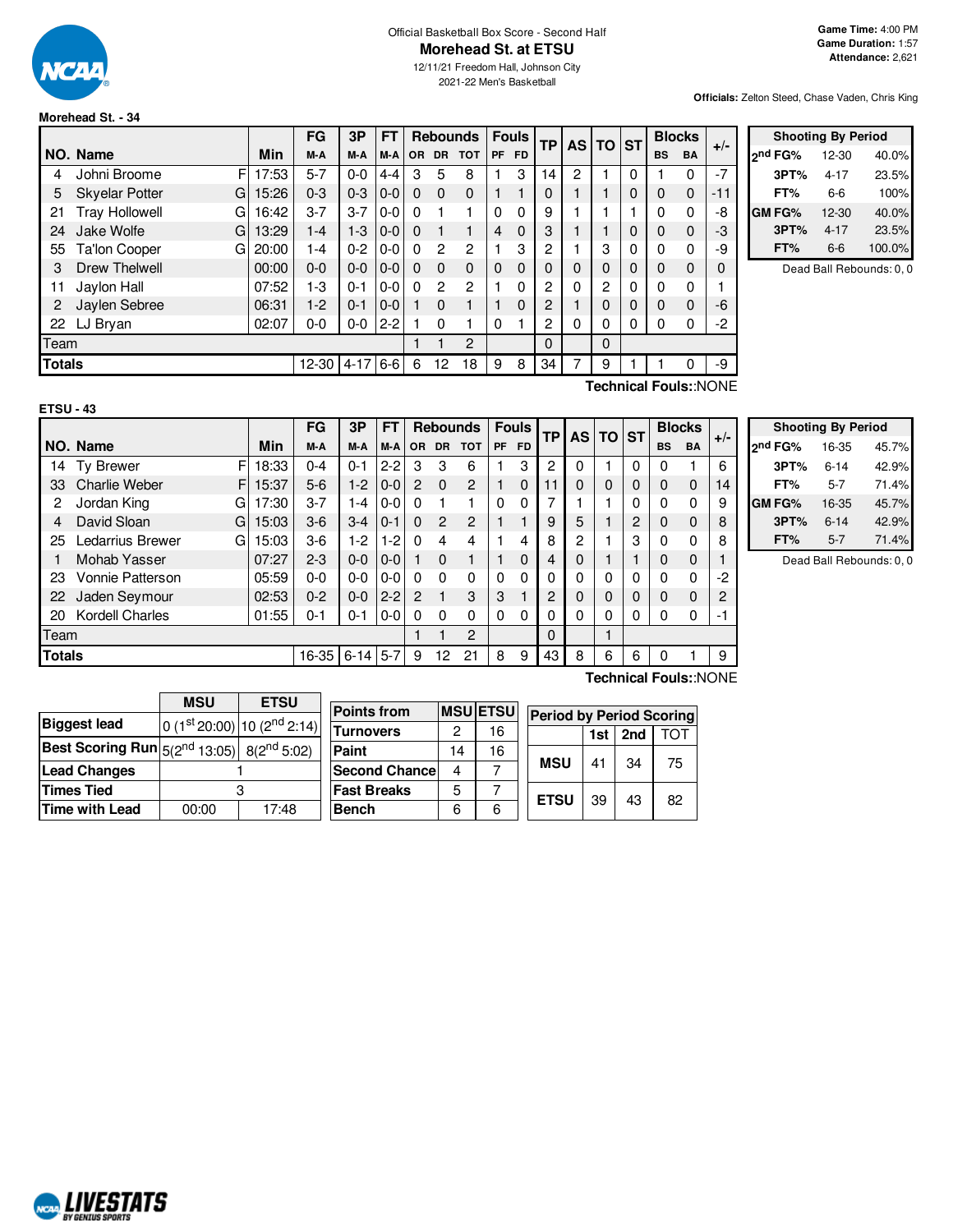

 $\frac{1}{2}$ <br>50%

 $2/7\,$ 

29%

13/19

68%

{ Players => 0, 1, 2, 4, 5, 11, 14, 15, 20, 21, 22, 23, 24, 25, 33; } FG Types => All; Results => All;

 $\frac{1/6}{17%}$ 

 $5/15$ 

 $33\%$ 

 $\frac{1}{2}$ <br>50%

 $10/14$ 

71%

3 Points 13/29 13/29 13/29 Free Throws 2008 2012 12:00:00 12:00:00 12:00:00 12:00:00 12:00:00 12:00:00 12:00:00 12:00:00 12:00:00 12:00:00 12:00:00 12:00:00 12:00:00 12:00:00 12:00:00 12:00:00 12:00:00 12:00:00 12:00:00 12:00:00 12:00:00 12:00:00 12 { Players => All; } FG Types => All; Results => All;

3 Points 20 10/31 22 Free Throws 13/20 65



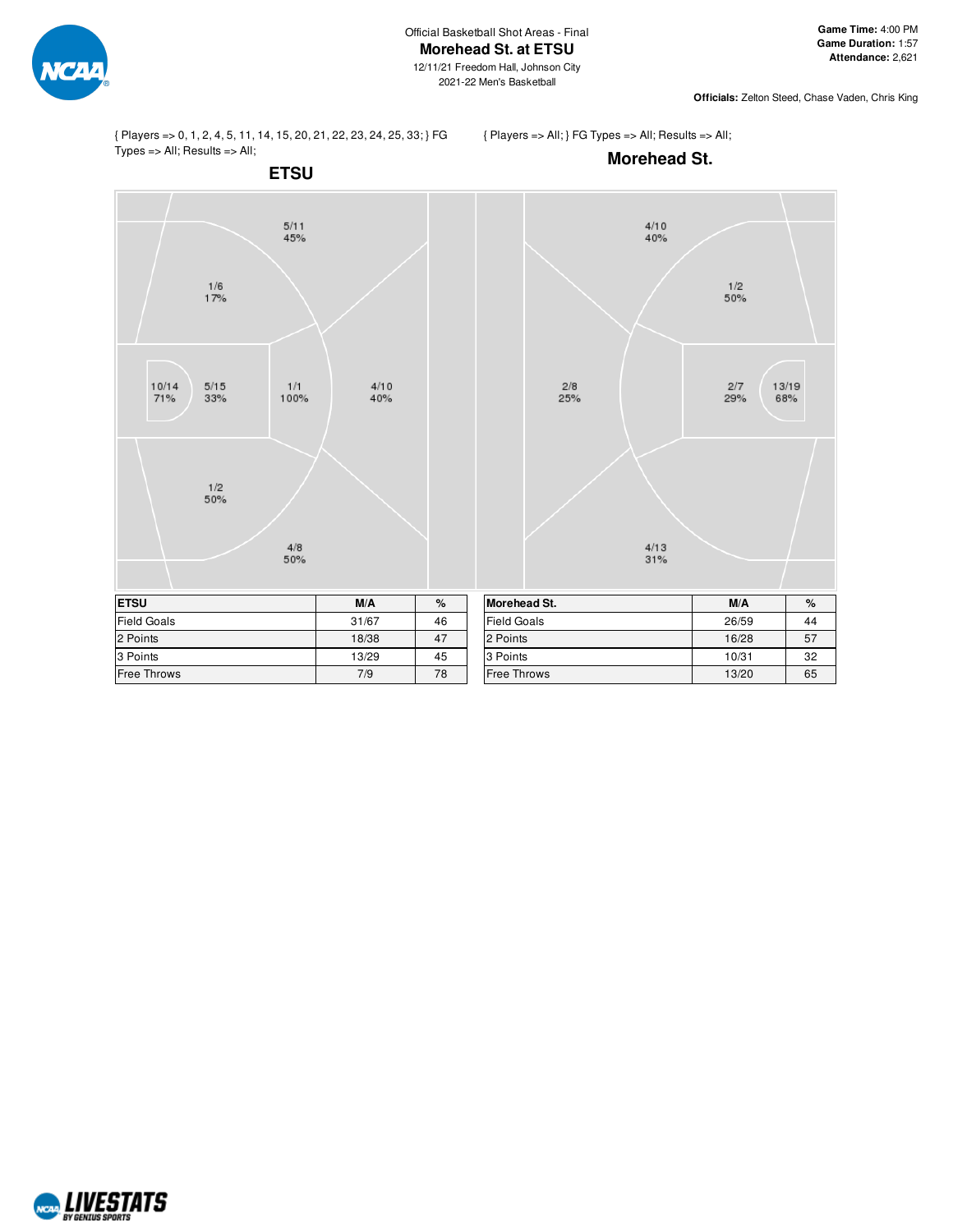

12/11/21 Freedom Hall, Johnson City 2021-22 Men's Basketball

**Officials:** Zelton Steed, Chase Vaden, Chris King

# **Morehead St.**

| <b>No</b> | <b>Name</b>           | <b>Mins</b> |       | <b>Score</b> |            | <b>Points Diff</b> |       | Points per Min |            | <b>Assists</b> |     | <b>Rebounds</b> |     | <b>Steals</b>    |            | <b>Turnovers</b> |                |
|-----------|-----------------------|-------------|-------|--------------|------------|--------------------|-------|----------------|------------|----------------|-----|-----------------|-----|------------------|------------|------------------|----------------|
|           |                       | On          | Off   | <b>On</b>    | <b>Off</b> | On                 | Off   | On             | Off        | On             | Off | On              | Off | On               | Off        | On               | Off            |
| 2         | Jaylen Sebree         | 12:40       | 27:20 | $21 - 31$    | $54 - 51$  | $-10$              | 3     | .66            | .98        | 3              | 13  | 13              | 27  |                  |            |                  | 9              |
| 3         | Drew Thelwell         | 04:25       | 35:35 | $8 - 10$     | $67 - 72$  | $-2$               | $-5$  | 1.81           | .88        |                | 15  | 6               | 34  |                  | $\sqrt{2}$ | 3                |                |
|           | Johni Broome          | 33.51       | 06:09 | $62 - 73$    | $13 - 9$   | $-11$              | 4     | .83            | 2.11       | 14             |     | 31              | 9   | $\sqrt{2}$<br>J. |            | 12               | 2              |
| 5         | <b>Skyelar Potter</b> | 28:20       | 11:40 | $54 - 67$    | $21 - 15$  | $-13$              | 6     | 1.91           | .80        | 12             |     | 26              | 14  | $\overline{c}$   |            | 10               |                |
|           | Jaylon Hall           | 22:37       | 17:23 | $40 - 38$    | $35 - 44$  | 2                  | -9    | 1.77           | 2.01       |                |     | 25              | 15  |                  |            |                  |                |
| 21        | <b>Tray Hollowell</b> | 32:52       | 07:08 | $62 - 68$    | $13 - 14$  | $-6$               | $-1$  | 1.89           | .82        | 15             |     | 33              |     | 3                |            | 12               | $\overline{2}$ |
| 22        | LJ Bryan              | 06:09       | 33:51 | $13 - 9$     | $62 - 73$  | 4                  | $-11$ | 2.11           | <b>83.</b> | 2              | 14  | 9               | 31  |                  | c          |                  | 12             |
| 24        | Jake Wolfe            | 27:20       | 12:40 | $54 - 51$    | $21 - 31$  | 3                  | $-10$ | 1.98           | 1.66       | 13             | 3   | 27              | 13  |                  |            | 9                | 5              |
| 55        | <b>Ta'lon Cooper</b>  | 31:46       | 08:14 | $61 - 63$    | $14 - 19$  | -2                 | $-5$  | .92            | 1.70       | 13             |     | 30              | 10  |                  |            | 10               |                |

#### **ETSU**

| No             | <b>Name</b>          | <b>Mins</b> |       | <b>Score</b> |           | <b>Points Diff</b> |                          | Points per Min |      | <b>Assists</b> |                | <b>Rebounds</b> |     | <b>Steals</b>  |              | <b>Turnovers</b> |               |
|----------------|----------------------|-------------|-------|--------------|-----------|--------------------|--------------------------|----------------|------|----------------|----------------|-----------------|-----|----------------|--------------|------------------|---------------|
|                |                      | On          | Off   | On           | Off       | On                 | Off                      | <b>On</b>      | Off  | On             | Off            | On              | Off | On             | Off          | On               | Off           |
|                | Mohab Yasser         | 19:32       | 20:28 | $42 - 39$    | $40 - 36$ | 3                  |                          | 2.15           | .95  | 3              | 10             | 12              | 23  |                |              |                  |               |
| $\overline{2}$ | Jordan King          | 33:17       | 06:43 | $72 - 64$    | $10 - 11$ | 8                  | $-$                      | 2.16           | 1.49 | 12             |                | 30              | 5   |                | <sup>o</sup> |                  | $\mathcal{P}$ |
|                | David Sloan          | 28:47       | 11:13 | $56 - 50$    | $26 - 25$ | 6                  |                          | l.95           | 2.32 | -41-4          | $\sim$         | 29              | 6   |                | $\sim$       | ິ<br>ο           |               |
| 14             | <b>Ty Brewer</b>     | 34:34       | 05:26 | $73 - 65$    | $9 - 10$  | 8                  | $\overline{\phantom{a}}$ | 2.11           | 1.66 | 13             |                | 32              | 3   | 8              |              |                  |               |
| 20             | Kordell Charles      | 06:35       | 33:25 | $10 - 16$    | $72 - 59$ | -6                 | 13                       | .52            | 2.15 | $\Omega$       | 13             | 3               | 32  | $\sim$         | 9            |                  | 9             |
| 22             | Jaden Seymour        | 15:51       | 24:09 | $33 - 32$    | $49 - 43$ |                    | 6                        | 2.08           | 2.03 | 3              | 10             | 13              | 22  | 3              |              | ◠                |               |
| 23             | Vonnie Patterson     | 13:06       | 26:54 | $26 - 29$    | $56 - 46$ | -3                 | 10                       | <b>98.</b>     | 2.08 | $\overline{2}$ |                |                 | 28  | $\overline{2}$ |              |                  | 8             |
| 25             | Ledarrius Brewer     | 26:20       | 13:40 | $50 - 46$    | $32 - 29$ | 4                  | 3                        | 1.90           | 2.34 | 11             | $\overline{2}$ | 27              | 8   | 6              | 3            |                  | C.            |
| 33             | <b>Charlie Weber</b> | 21:58       | 18:02 | 48 - 34      | $34 - 41$ | 14                 |                          | 2.19           | 89.  | 10             | $\sim$         | 22              | 13  |                | ◠            |                  | c             |

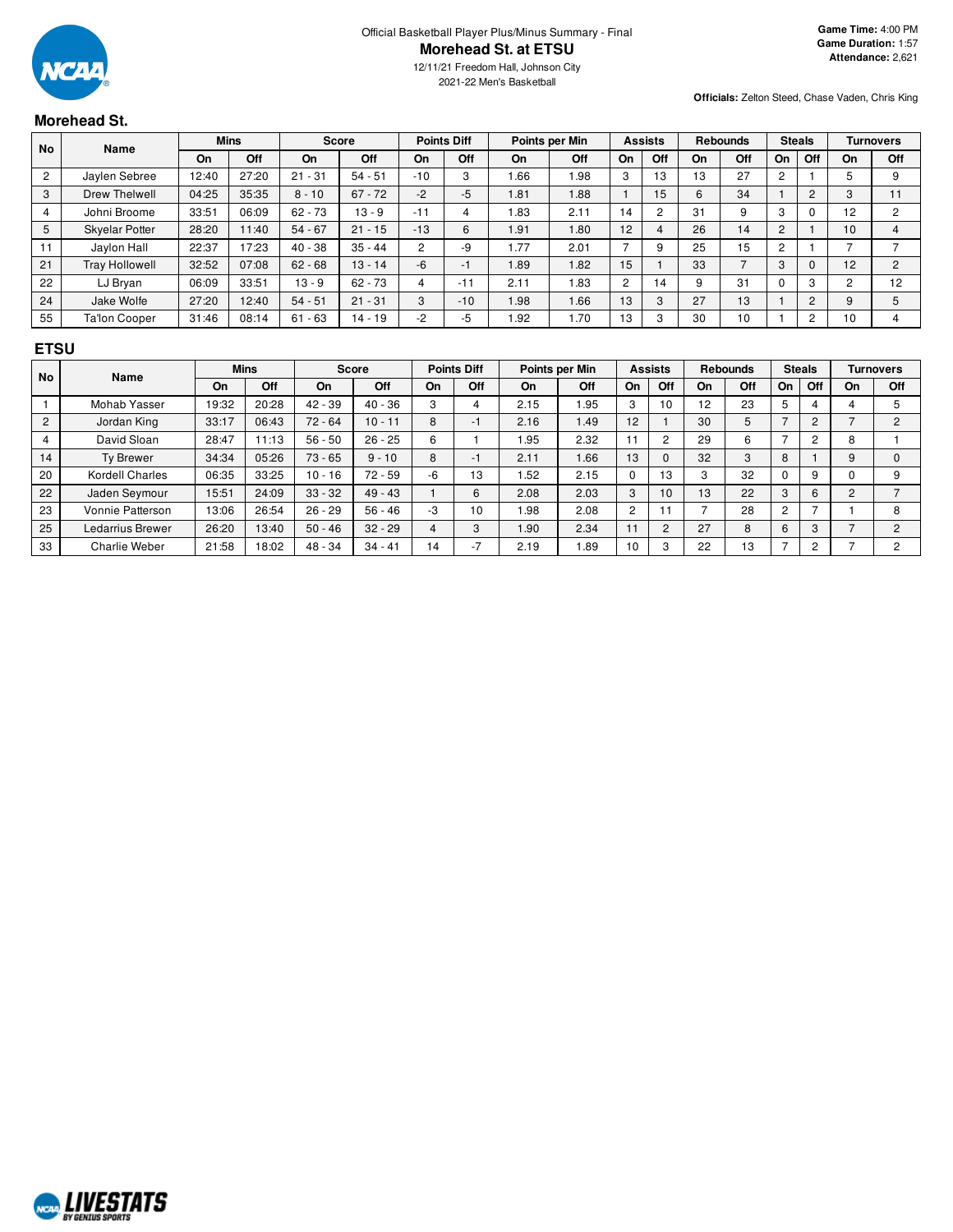

## Players => AllFG Types=>AllResults=>All **Morehead St.**



**Blow Up Chart**



| <b>Morehead St.</b> | M/A   | %  | <b>Morehead St.</b>      | M/A        | $\%$          |
|---------------------|-------|----|--------------------------|------------|---------------|
| <b>Field Goals</b>  | 26/59 | 44 | Points in the Paint      | 30(15/26)  | 58            |
| 2 Points            | 16/28 | 57 | <b>Fast Break Points</b> | 5(2/2)     | $100^{\circ}$ |
| 3 Points            | 10/31 | 32 | Second Chance Points     | 14 (11/17) | 65            |
| <b>Free Throws</b>  | 13/20 | 65 | <b>Effective FG%</b>     | 53         |               |

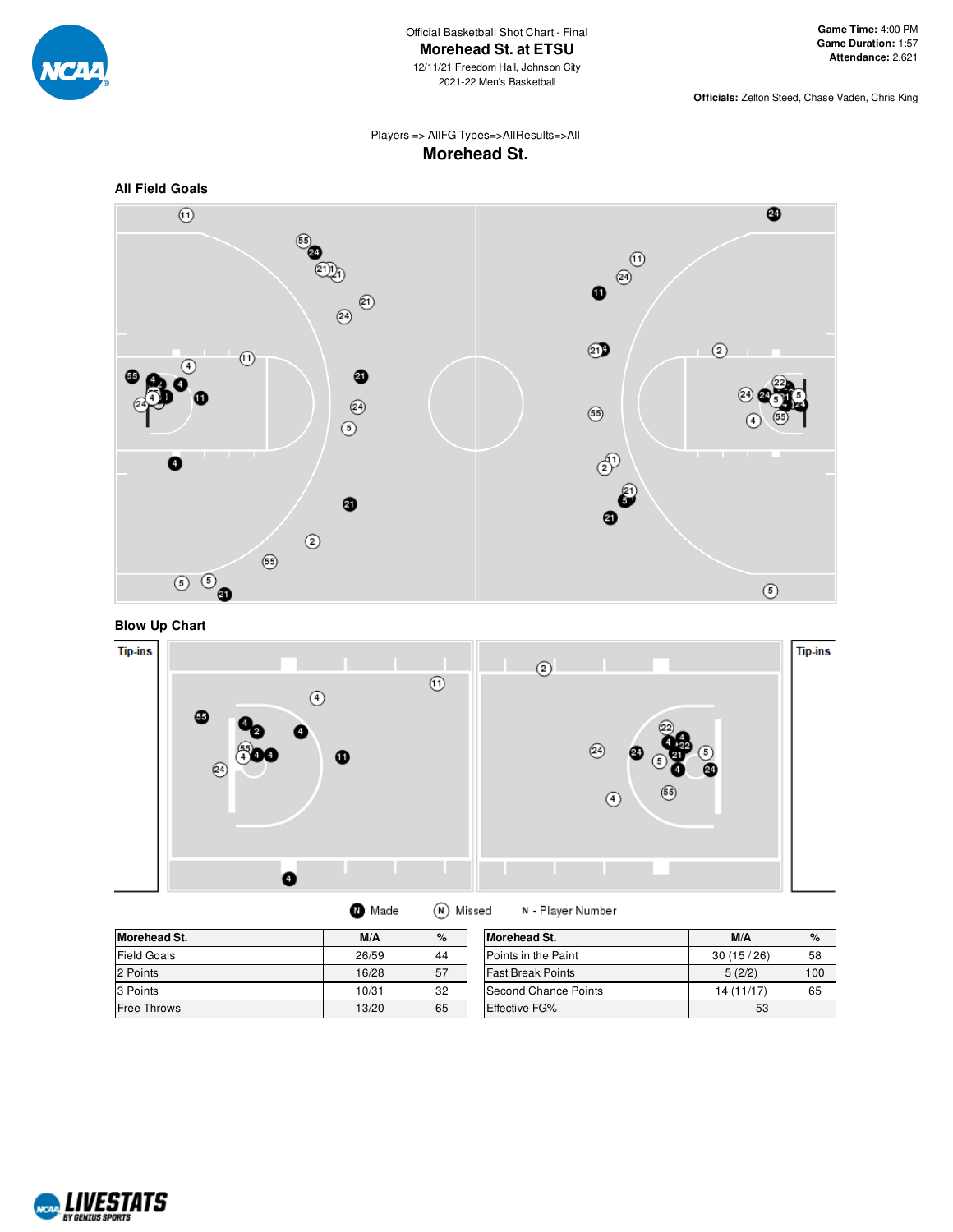

#### Players => 0, 1, 2, 4, 5, 11, 14, 15, 20, 21, 22, 23, 24, 25, 33FG Types=>AllResults=>All

**ETSU**







| Made | (N) Missed | N - Player Number |
|------|------------|-------------------|
|------|------------|-------------------|

| <b>ETSU</b>        | M/A   | %  | <b>ETSU</b>              | M/A       | $\%$ |
|--------------------|-------|----|--------------------------|-----------|------|
| <b>Field Goals</b> | 31/67 | 46 | Points in the Paint      | 30(15/29) | 52   |
| 2 Points           | 18/38 | 47 | <b>Fast Break Points</b> | 19(8/8)   | 100  |
| 3 Points           | 13/29 | 45 | Second Chance Points     | 11(6/11)  | 55   |
| <b>Free Throws</b> | 7/9   | 78 | <b>Effective FG%</b>     | 56        |      |

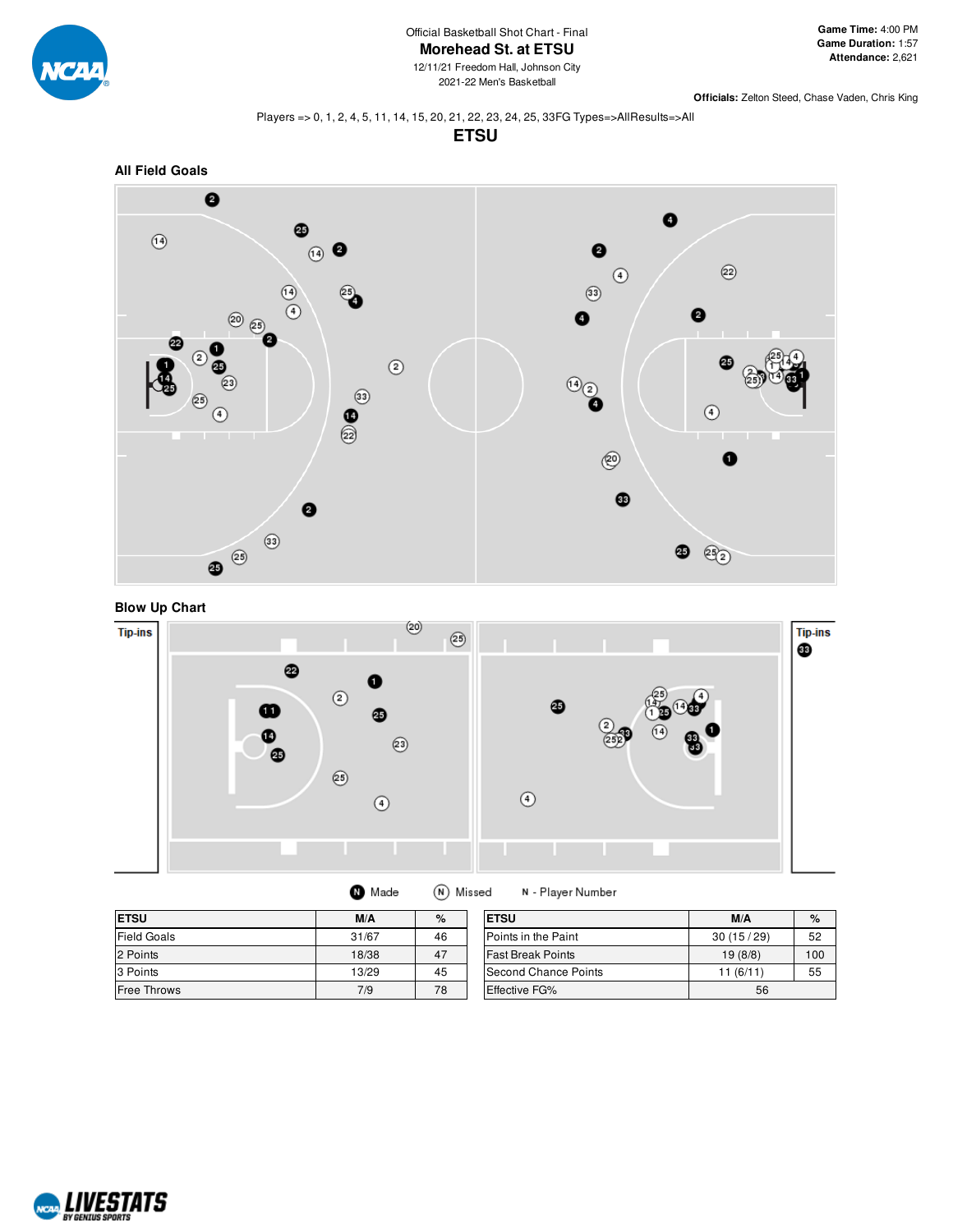

2021-22 Men's Basketball

# **Morehead St.**

| Lineup                                                                 |                       |       |                |       | Quarter On Time On Quarter Off Time Off Time on Court Score Score Diff Reb Sti Tov Ass |         |                |                |              |                |                | <b>PPP</b> |
|------------------------------------------------------------------------|-----------------------|-------|----------------|-------|----------------------------------------------------------------------------------------|---------|----------------|----------------|--------------|----------------|----------------|------------|
| 4- Broome J/5- Potter S/21- Hollowell T/24- Wolfe J/55- Cooper T/      |                       | 20:00 |                | 16:46 | 03:14                                                                                  | $9 - 6$ | 3              | 3              | $\mathbf{0}$ | $\Omega$       | $\overline{2}$ | 1.5625     |
| 4- Broome J/5- Potter S/11- Hall J/24- Wolfe J/55- Cooper T/           | $\mathbf{1}$          | 16:46 | $\mathbf{1}$   | 15:27 | 01:19                                                                                  | $2 - 2$ | $\Omega$       | $\overline{c}$ | $\mathbf 0$  | $\mathbf 0$    | $\Omega$       | 1.0000     |
| 2- Sebree J/ 4- Broome J/ 5- Potter S/ 11- Hall J/ 55- Cooper T/       | $\mathbf{1}$          | 15:27 | $\mathbf{1}$   | 14:18 | 01:09                                                                                  | $5 - 2$ | 3              | $\overline{2}$ | 0            | $\mathbf 0$    |                | 2.6596     |
| 2- Sebree J/ 11- Hall J/ 21- Hollowell T/ 22- Bryan L/ 55- Cooper T/   | $\mathbf{1}$          | 14:18 | $\mathbf{1}$   | 12:13 | 02:05                                                                                  | $4 - 3$ | $\mathbf{1}$   | 3              | 0            | 0              | $\Omega$       | 1.6393     |
| 5- Potter S/ 11- Hall J/ 21- Hollowell T/ 22- Bryan L/ 24- Wolfe J/    | $\mathbf{1}$          | 12:13 | $\mathbf{1}$   | 11:58 | 00:15                                                                                  | $1 - 0$ | $\mathbf{1}$   |                | $\mathbf 0$  | $\mathbf 0$    | $\Omega$       | 1.1364     |
| 4- Broome J/ 5- Potter S/ 11- Hall J/ 21- Hollowell T/ 24- Wolfe J/    | $\mathbf{1}$          | 11:58 | $\overline{1}$ | 10:25 | 01:33                                                                                  | $3-3$   | $\Omega$       | $\overline{2}$ | $\mathbf 0$  | $\mathbf 0$    |                | 1.5000     |
| 4- Broome J/5- Potter S/21- Hollowell T/24- Wolfe J/55- Cooper T/      | $\mathbf{1}$          | 10:25 | $\mathbf{1}$   | 09:59 | 00:26                                                                                  | $2 - 0$ | $\overline{2}$ | $\Omega$       | $\mathbf 0$  | $\Omega$       |                | 2.0000     |
| 4- Broome J/ 5- Potter S/ 11- Hall J/ 21- Hollowell T/ 24- Wolfe J/    | $\mathbf{1}$          | 09:59 | $\mathbf{1}$   | 07:58 | 02:01                                                                                  | $2 - 6$ | $-4$           | $\mathbf{1}$   | $\mathbf{1}$ | $\mathbf{1}$   |                | 0.6667     |
| 2- Sebree J/ 4- Broome J/ 5- Potter S/ 11- Hall J/ 55- Cooper T/       | $\mathbf{1}$          | 07:58 | 1              | 06:36 | 01:22                                                                                  | $0 - 3$ | $-3$           | $\Omega$       | $\mathbf 0$  | $\mathbf 0$    | $\Omega$       | 0.0000     |
| 2- Sebree J/ 4- Broome J/ 11- Hall J/ 21- Hollowell T/ 55- Cooper T/   | $\mathbf{1}$          | 06:36 | $\mathbf{1}$   | 06:04 | 00:32                                                                                  | $0 - 2$ | $-2$           | $\mathbf 0$    | $\mathbf 0$  |                | $\Omega$       | 0.0000     |
| 2- Sebree J/3- Thelwell D/4- Broome J/11- Hall J/21- Hollowell T/      | $\mathbf{1}$          | 06:04 | $\mathbf{1}$   | 05:03 | 01:01                                                                                  | $0 - 3$ | $-3$           | $\mathbf{1}$   | $\mathbf{1}$ | $\mathbf{1}$   | $\Omega$       | 0.0000     |
| 3- Thelwell D/4- Broome J/11- Hall J/21- Hollowell T/24- Wolfe J/      | $\mathbf{1}$          | 05:03 | 1              | 03:14 | 01:49                                                                                  | $5-0$   | 5              | 3              | $\mathbf 0$  | $\mathbf 0$    |                | 2.0492     |
| 11- Hall J/21- Hollowell T/22- Bryan L/24- Wolfe J/55- Cooper T/       | $\mathbf{1}$          | 03:14 | $\overline{1}$ | 01:35 | 01:39                                                                                  | $5 - 2$ | 3              | $\overline{2}$ | $\mathbf 0$  | $\mathbf 0$    | $\overline{2}$ | 2.0492     |
| 3- Thelwell D/5- Potter S/21- Hollowell T/22- Bryan L/24- Wolfe J/     | $\mathbf{1}$          | 01:35 | $\mathbf{1}$   | 01:32 | 00:03                                                                                  | $1 - 0$ | $\mathbf{1}$   | $\mathbf{1}$   | $\mathbf 0$  | $\mathbf{1}$   | $\Omega$       | 1.1364     |
| 3- Thelwell D/ 4- Broome J/ 5- Potter S/ 21- Hollowell T/ 24- Wolfe J/ | $\mathbf{1}$          | 01:32 | 2              | 20:00 | 01:32                                                                                  | $2 - 7$ | $-5$           | $\mathbf{1}$   | $\mathbf 0$  |                | $\Omega$       | 1.0000     |
| 4- Broome J/5- Potter S/21- Hollowell T/24- Wolfe J/55- Cooper T/      | $\mathbf{2}^{\prime}$ | 20:00 | $\overline{c}$ | 18:29 | 01:31                                                                                  | $2 - 7$ | $-5$           | $\Omega$       | 0            | $\Omega$       |                | 1.0000     |
| 4- Broome J/5- Potter S/11- Hall J/24- Wolfe J/55- Cooper T/           | $\overline{2}$        | 18:29 | $\overline{2}$ | 17:20 | 01:09                                                                                  | $2 - 3$ | $-1$           | $\Omega$       | $\mathbf 0$  | $\overline{2}$ | $\Omega$       | 0.6667     |
| 4- Broome J/ 11- Hall J/ 21- Hollowell T/ 24- Wolfe J/ 55- Cooper T/   | $\overline{2}$        | 17:20 | $\overline{c}$ | 15:16 | 02:04                                                                                  | $2 - 0$ | $\overline{2}$ | $\overline{4}$ | $\mathbf 0$  |                | $\Omega$       | 0.6667     |
| 2- Sebree J/ 4- Broome J/ 11- Hall J/ 21- Hollowell T/ 55- Cooper T/   | $\overline{2}$        | 15:16 | $\overline{2}$ | 12:46 | 02:30                                                                                  | $5-5$   | $\mathbf 0$    | $\mathbf{1}$   | 0            | $\mathbf{1}$   |                | 1.2500     |
| 5- Potter S/21- Hollowell T/22- Bryan L/24- Wolfe J/55- Cooper T/      | $\mathbf{2}$          | 12:46 | $\overline{2}$ | 11:53 | 00:53                                                                                  | $0 - 2$ | $-2$           | $\Omega$       | $\mathbf 0$  |                | $\Omega$       | 0.0000     |
| 5- Potter S/ 11- Hall J/ 22- Bryan L/ 24- Wolfe J/ 55- Cooper T/       | $\mathbf{2}$          | 11:53 | $\overline{2}$ | 10:39 | 01:14                                                                                  | $2 - 2$ | $\Omega$       | $\overline{c}$ | $\mathbf 0$  | $\mathbf 0$    | $\Omega$       | 2.2727     |
| 4- Broome J/5- Potter S/11- Hall J/24- Wolfe J/55- Cooper T/           | $\overline{2}$        | 10:39 | 2              | 09:44 | 00:55                                                                                  | $2 - 2$ | $\Omega$       | $\mathbf{1}$   | $\mathbf{0}$ | $\mathbf 0$    | $\Omega$       | 2.2727     |
| 4- Broome J/5- Potter S/21- Hollowell T/24- Wolfe J/55- Cooper T/      | 2                     | 09:44 | 2              | 06:47 | 02:57                                                                                  | $9 - 5$ | $\overline{4}$ | $\overline{2}$ | 0            |                | 3              | 1.8443     |
| 2- Sebree J/ 4- Broome J/ 5- Potter S/ 21- Hollowell T/ 55- Cooper T/  | $\mathbf{2}$          | 06:47 | $\overline{2}$ | 05:00 | 01:47                                                                                  | $0 - 8$ | -8             | $\Omega$       | $\mathbf 0$  | $\overline{c}$ | $\Omega$       | 0.0000     |
| 4- Broome J/5- Potter S/21- Hollowell T/24- Wolfe J/55- Cooper T/      | $\overline{2}$        | 05:00 | $\overline{2}$ | 02:14 | 02:46                                                                                  | $3 - 4$ | $-1$           | $\mathbf{2}$   | 0            | -1             |                | 0.6000     |
| 2- Sebree J/ 4- Broome J/ 5- Potter S/ 21- Hollowell T/ 55- Cooper T/  | $\overline{2}$        | 02:14 | $\overline{2}$ | 00:00 | 02:14                                                                                  | $7 - 5$ | $\overline{2}$ | 6              |              | $\mathbf 0$    |                | 1.0000     |

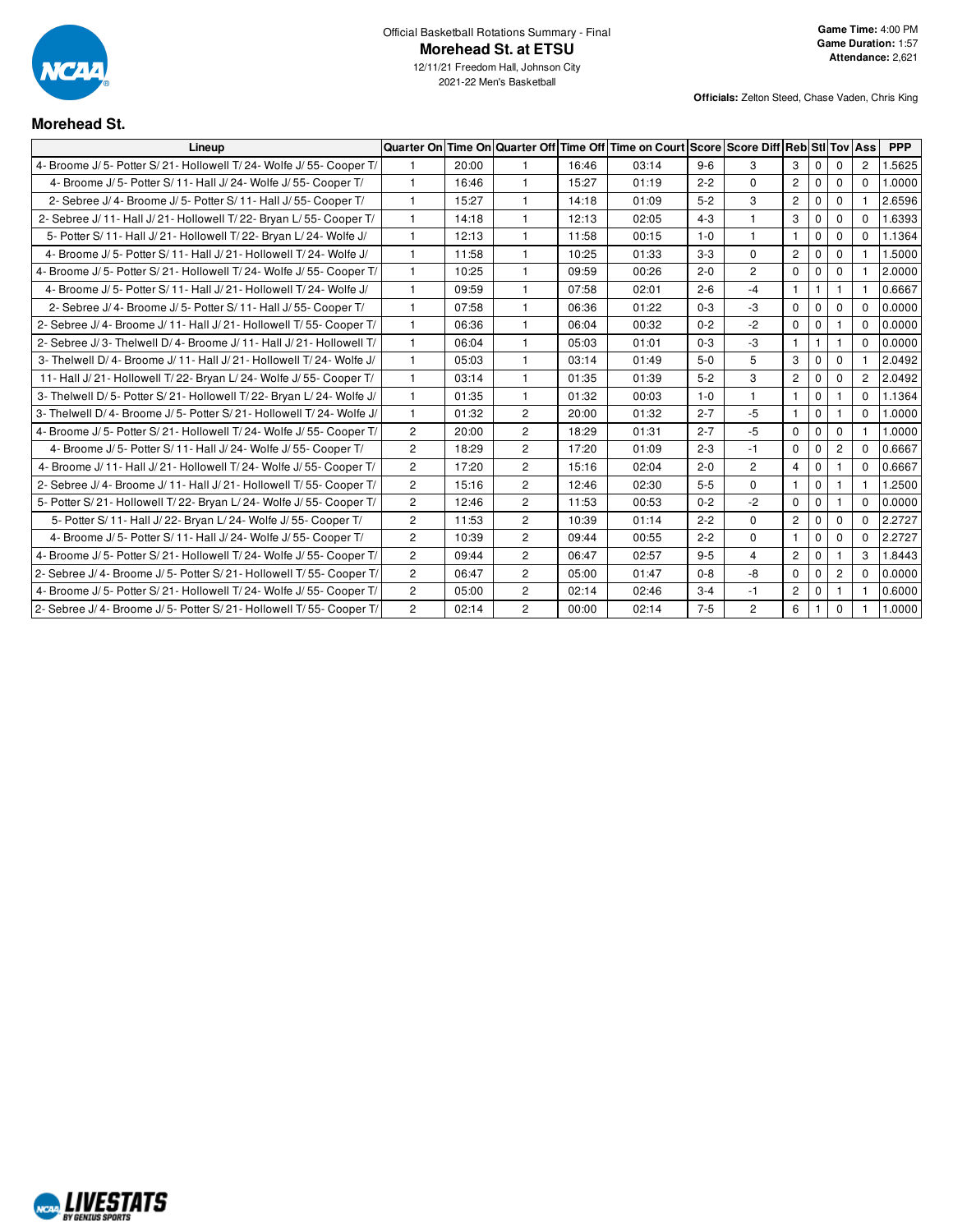

**ETSU**

12/11/21 Freedom Hall, Johnson City 2021-22 Men's Basketball

| Lineup                                                                 | Quarter<br>On  | Time<br>On | Quarter<br>Off | Time<br>Off | Time on<br>Court |           | Score Score Diff Reb Stl Tov Ass |                      |              |          |             | <b>PPP</b> |
|------------------------------------------------------------------------|----------------|------------|----------------|-------------|------------------|-----------|----------------------------------|----------------------|--------------|----------|-------------|------------|
| 2- King J/ 4- Sloan D/ 14- Brewer T/ 25- Brewer L/ 33- Weber C/        |                | 20:00      | 1              | 17:00       | 03:00            | $6 - 8$   | $-2$                             | $\mathbf{2}^{\circ}$ | $\mathbf{0}$ | 0        | 2           | .2000      |
| 2- King J/ 4- Sloan D/ 14- Brewer T/ 22- Seymour J/ 25- Brewer L/      |                | 17:00      |                | 14:18       | 02:42            | $4 - 8$   | $-4$                             | $\mathbf{1}$         | $\Omega$     | $\Omega$ | $\Omega$    | 1.0309     |
| 4- Sloan D/20- Charles K/23- Patterson V/25- Brewer L/33- Weber        |                | 14:18      |                | 13:27       | 00:51            | $0 - 1$   | $-1$                             | $\mathbf{1}$         | $\mathbf 0$  | $\Omega$ | $\mathbf 0$ | 0.0000     |
| 1- Yasser M/2- King J/20- Charles K/23- Patterson V/33- Weber C/       |                | 13:27      |                | 11:58       | 01:29            | $3-3$     | $\Omega$                         | $\mathbf 0$          | $\mathbf{0}$ | 0        | $\Omega$    | .5000      |
| 1- Yasser M/2- King J/14- Brewer T/20- Charles K/23- Patterson V/      | 1              | 11:58      |                | 11:17       | 00:41            | $0 - 1$   | $-1$                             | $\mathbf{1}$         | $\Omega$     | $\Omega$ | $\Omega$    | 0.0000     |
| 1- Yasser M/2- King J/14- Brewer T/22- Seymour J/23- Patterson V/      |                | 11:17      |                | 10:25       | 00:52            | $3-3$     | $\Omega$                         | $\mathbf 0$          | $\Omega$     | $\Omega$ |             | 1.5000     |
| 1- Yasser M/2- King J/4- Sloan D/14- Brewer T/22- Seymour J/           |                | 10:25      |                | 07:58       | 02:27            | $6 - 4$   | $\overline{2}$                   | $\overline{2}$       |              |          | $\Omega$    | 1.5000     |
| 2- King J/ 4- Sloan D/ 14- Brewer T/ 22- Seymour J/ 25- Brewer L/      | $\mathbf{1}$   | 07:58      |                | 06:36       | 01:22            | $3-0$     | 3                                | $\overline{4}$       | $\mathbf 0$  |          |             | 1.5000     |
| 1- Yasser M/ 4- Sloan D/ 14- Brewer T/ 22- Seymour J/ 25- Brewer L/    | $\mathbf{1}$   | 06:36      | 1              | 06:04       | 00:32            | $2 - 0$   | $\overline{2}$                   | $\mathbf 0$          | $\Omega$     | $\Omega$ | $\Omega$    | 2.0000     |
| 1- Yasser M/4- Sloan D/14- Brewer T/25- Brewer L/33- Weber C/          | $\mathbf{1}$   | 06:04      |                | 05:03       | 01:01            | $3-0$     | 3                                | $\mathbf{1}$         |              |          | $\Omega$    | 1.0000     |
| 1- Yasser M/ 4- Sloan D/ 14- Brewer T/ 22- Seymour J/ 25- Brewer L/    | $\mathbf{1}$   | 05:03      |                | 03:14       | 01:49            | $0 - 5$   | $-5$                             | $\mathbf{1}$         | $\Omega$     | $\Omega$ | $\Omega$    | 0.0000     |
| 1- Yasser M/ 2- King J/ 20- Charles K/ 22- Seymour J/ 23- Patterson V/ |                | 03:14      | $\mathbf{1}$   | 01:35       | 01:39            | $2 - 5$   | -3                               | $\mathbf{1}$         | $\Omega$     | $\Omega$ | $\Omega$    | 0.6667     |
| 1- Yasser M/2- King J/14- Brewer T/22- Seymour J/23- Patterson V/      | 1              | 01:35      | $\overline{2}$ | 20:00       | 01:35            | $7 - 3$   | $\overline{4}$                   | $\Omega$             |              | $\Omega$ |             | 2.3333     |
| 2- King J/ 4- Sloan D/ 14- Brewer T/ 25- Brewer L/ 33- Weber C/        | $\overline{c}$ | 20:00      | $\overline{c}$ | 15:16       | 04:44            | $10-6$    | $\overline{4}$                   | 5                    |              |          | 3           | 1.2500     |
| 1- Yasser M/4- Sloan D/14- Brewer T/25- Brewer L/33- Weber C/          | $\overline{2}$ | 15:16      | $\overline{2}$ | 12:46       | 02:30            | $5-5$     | $\Omega$                         | $\overline{2}$       |              |          |             | .2500      |
| 1- Yasser M/2- King J/14- Brewer T/23- Patterson V/33- Weber C/        | $\overline{c}$ | 12:46      | $\overline{2}$ | 12:37       | 00:09            | $0 - 0$   | $\Omega$                         | $\Omega$             | $\Omega$     |          | $\Omega$    | 0.0000     |
| 1- Yasser M/2- King J/22- Seymour J/23- Patterson V/33- Weber C/       | $\overline{2}$ | 12:37      | $\overline{2}$ | 11:10       | 01:27            | $4 - 1$   | 3                                | $\overline{1}$       |              | 0        | $\Omega$    | 2.0000     |
| 1- Yasser M/2- King J/14- Brewer T/22- Seymour J/23- Patterson V/      | $\overline{2}$ | 11:10      | $\overline{2}$ | 09:44       | 01:26            | $2 - 3$   | $-1$                             | 3                    | $\Omega$     | $\Omega$ | $\Omega$    | 1.0638     |
| 1- Yasser M/2- King J/14- Brewer T/20- Charles K/23- Patterson V/      | $\overline{2}$ | 09:44      | $\overline{2}$ | 07:49       | 01:55            | $5-6$     | $-1$                             | $\mathbf 0$          | $\mathbf{0}$ | $\Omega$ | $\Omega$    | 1.6667     |
| 2- King J/ 4- Sloan D/ 14- Brewer T/ 23- Patterson V/ 25- Brewer L/    | $\overline{c}$ | 07:49      | $\overline{c}$ | 06:47       | 01:02            | $0 - 3$   | $-3$                             | $\mathbf 0$          | $\Omega$     | $\Omega$ | $\mathbf 0$ | 0.0000     |
| 2- King J/ 4- Sloan D/ 14- Brewer T/ 25- Brewer L/ 33- Weber C/        | $\overline{2}$ | 06:47      | $\mathbf{2}$   | 00:00       | 06:47            | $17 - 10$ | $\overline{7}$                   | 10                   | 3            | 3        | 4           | 1.1972     |

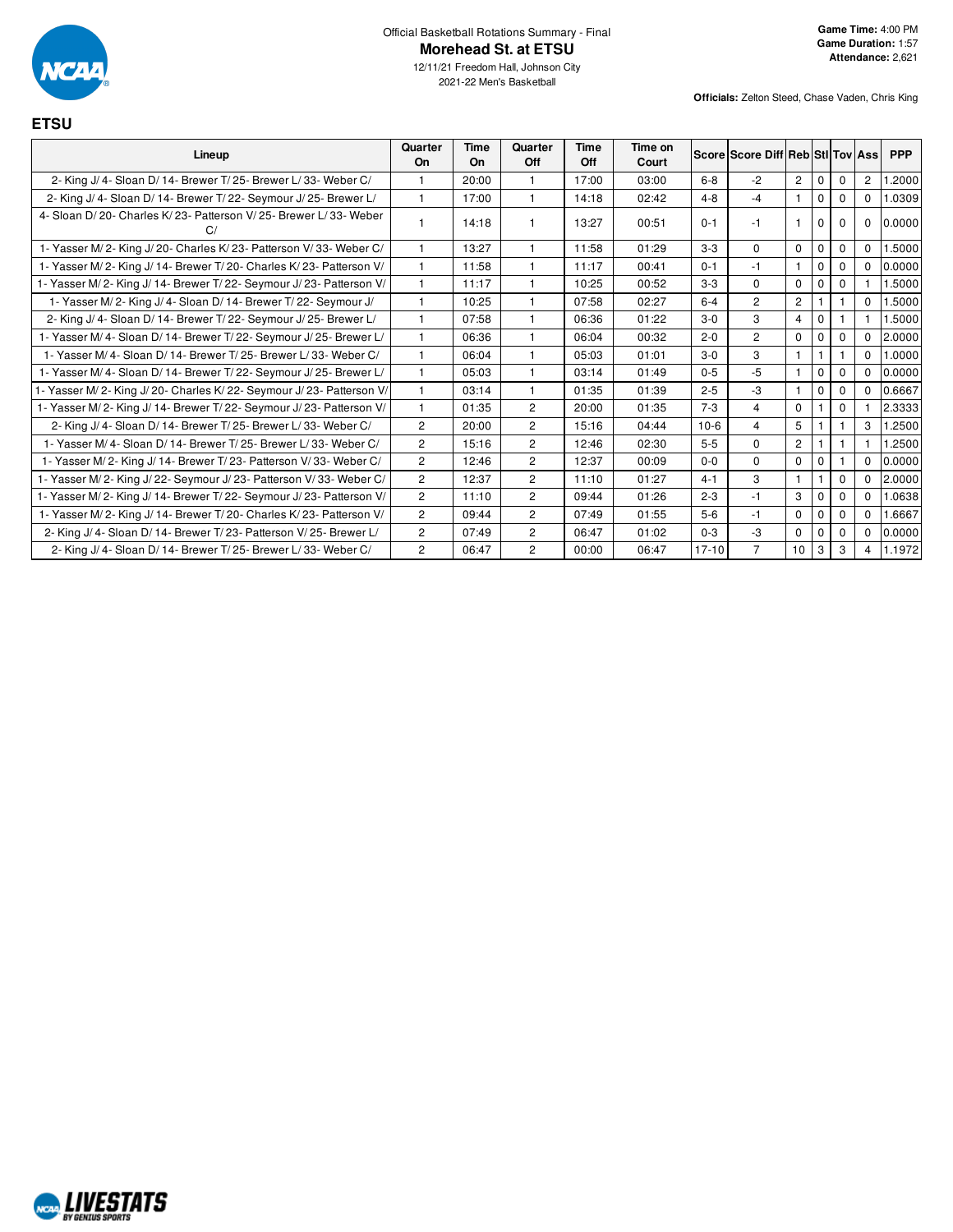

# **Morehead St.**

| Lineup                                                                | Time  | Score    | <b>Score Diff</b> | Pts/Min | <b>Reb</b>     | Stl          | Tov                  | Ass            | <b>PPP</b> |
|-----------------------------------------------------------------------|-------|----------|-------------------|---------|----------------|--------------|----------------------|----------------|------------|
| 4- Broome J/ 5- Potter S/ 21- Hollowell T/ 24- Wolfe J/ 55- Cooper T/ | 10:54 | 25-22    | 3                 | 2.2936  |                | $\Omega$     | $\mathbf{2}^{\circ}$ | 8              | 1.3412     |
| 2- Sebree J/ 4- Broome J/ 5- Potter S/ 21- Hollowell T/ 55- Cooper T/ | 04:01 | $7 - 13$ | -6                | 1.7427  | 6              |              | $\mathbf{2}^{\circ}$ |                | 0.7000     |
| 4- Broome J/5- Potter S/11- Hall J/21- Hollowell T/24- Wolfe J/       | 03:34 | $5-9$    | -4                | 1.4019  | 3              |              |                      | $\overline{2}$ | 1.0000     |
| 4- Broome J/5- Potter S/11- Hall J/24- Wolfe J/55- Cooper T/          | 03:23 | $6 - 7$  | -1                | 1.7734  | 3              | $\Omega$     | $\overline{2}$       | $\Omega$       | 1.0204     |
| 2- Sebree J/ 4- Broome J/ 11- Hall J/ 21- Hollowell T/ 55- Cooper T/  | 03:02 | $5 - 7$  | $-2$              | 1.6484  |                | $\Omega$     | $\overline{2}$       |                | 1.0000     |
| 2- Sebree J/ 4- Broome J/ 5- Potter S/ 11- Hall J/ 55- Cooper T/      | 02:31 | $5-5$    | $\Omega$          | 1.9868  | $\overline{2}$ | $\Omega$     | $\Omega$             |                | 1.0246     |
| 2- Sebree J/ 11- Hall J/ 21- Hollowell T/ 22- Bryan L/ 55- Cooper T/  | 02:05 | $4 - 3$  |                   | 1.9200  | 3              | $\Omega$     | 0                    | $\Omega$       | 1.6393     |
| 4- Broome J/ 11- Hall J/ 21- Hollowell T/ 24- Wolfe J/ 55- Cooper T/  | 02:04 | $2 - 0$  | 2                 | 0.9677  | 4              | $\mathbf{0}$ |                      | 0              | 0.6667     |
| 3- Thelwell D/4- Broome J/11- Hall J/21- Hollowell T/24- Wolfe J/     | 01:49 | $5-0$    | 5                 | 2.7523  | 3              | $\Omega$     | $\Omega$             |                | 2.0492     |
| 11- Hall J/21- Hollowell T/22- Bryan L/24- Wolfe J/55- Cooper T/      | 01:39 | $5 - 2$  | 3                 | 3.0303  | $\overline{2}$ | $\Omega$     | $\Omega$             | $\overline{c}$ | 2.0492     |
| 3- Thelwell D/4- Broome J/5- Potter S/21- Hollowell T/24- Wolfe J/    | 01:32 | $2 - 7$  | -5                | 1.3043  |                | $\Omega$     |                      | $\Omega$       | 1.0000     |
| 5- Potter S/ 11- Hall J/ 22- Bryan L/ 24- Wolfe J/ 55- Cooper T/      | 01:14 | $2 - 2$  | $\Omega$          | 1.6216  | $\overline{2}$ | $\Omega$     | $\Omega$             | $\Omega$       | 2.2727     |
| 2- Sebree J/3- Thelwell D/4- Broome J/11- Hall J/21- Hollowell T/     | 01:01 | $0 - 3$  | -3                | 0.0000  |                |              |                      | $\Omega$       | 0.0000     |
| 5- Potter S/21- Hollowell T/22- Bryan L/24- Wolfe J/55- Cooper T/     | 00:53 | $0 - 2$  | $-2$              | 0.0000  | $\Omega$       | $\Omega$     |                      | $\Omega$       | 0.0000     |
| 5- Potter S/ 11- Hall J/ 21- Hollowell T/ 22- Bryan L/ 24- Wolfe J/   | 00:15 | $1 - 0$  |                   | 4.0000  |                | $\Omega$     | $\Omega$             | $\Omega$       | 1.1364     |
| 3- Thelwell D/5- Potter S/21- Hollowell T/22- Bryan L/24- Wolfe J/    | 00:03 | $1 - 0$  |                   | 20.0000 |                | $\mathbf 0$  |                      | $\Omega$       | 1.1364     |